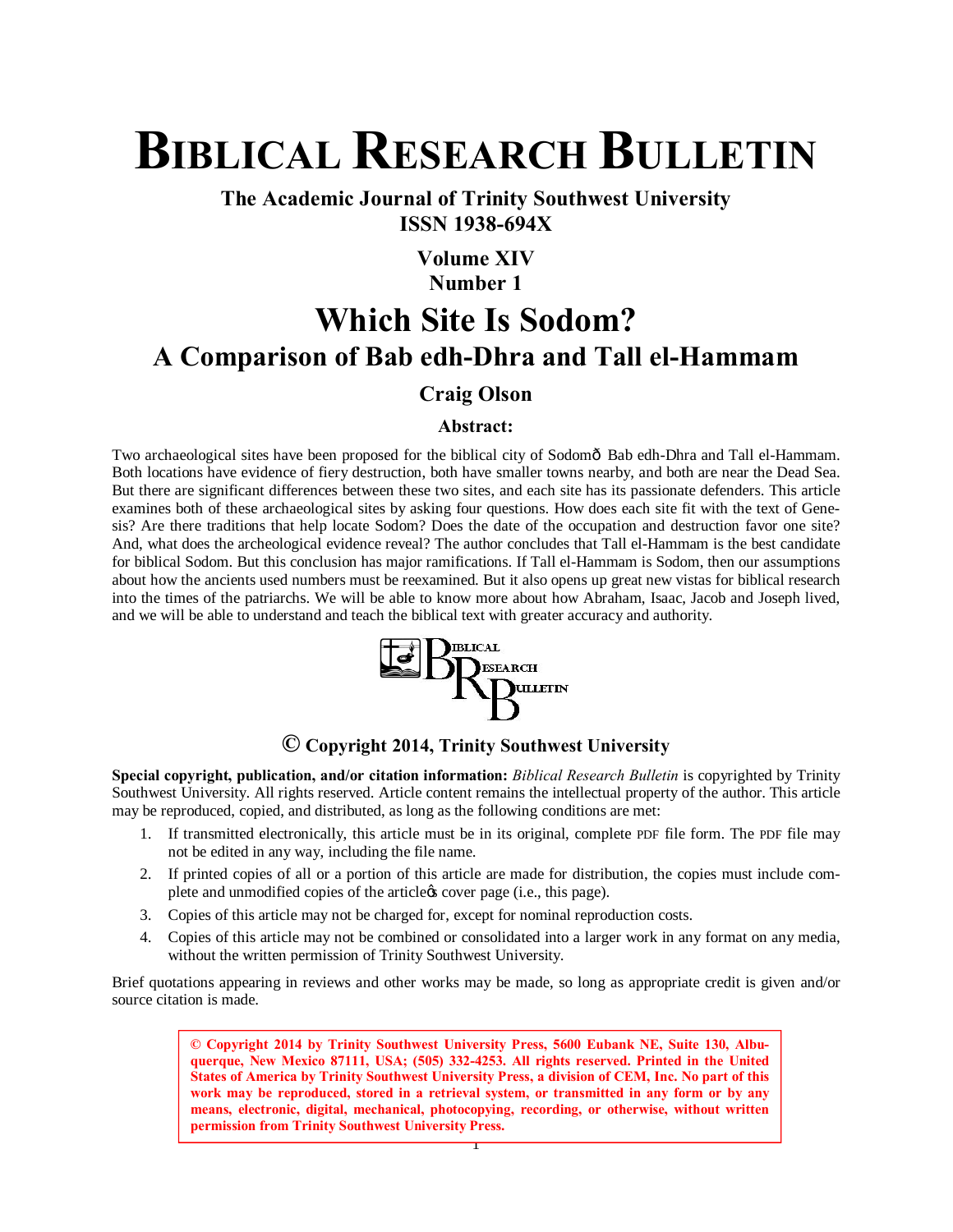### **Which Site is Sodom? A Comparison of Bab edh-Dhra and Tall el-Hammam**

**By Craig Olson, Ph.D.(c)1**

#### **Introduction**

Many people have tried and failed to find the biblical city of Sodom. Right now there are two serious candidates for Sodom, each with their own passionate defenders. Both of these sites have been featured in articles in *Biblical Archaeology Review* (*BAR*). In 1980, the site of Bab edh-Dhra was proposed as a possible site for Sodom.<sup>2</sup> And in 2013, Tall el-Hammam was proposed as the site of Sodom.<sup>3</sup> Both sites display evidence of a fiery destruction. Both are near the Dead Sea, and have smaller satellite towns. Bab edh-Dhra has a nearby town called Numeira that some identify as Gomorrah, while for Tall el-Hammam the most likely candidate for Gomorrah is Tall Kafrayn. However, there are significant differences between these two sites. Tall el-Hammam was a very large city larger than Hazor for most of its existence during the Bronze Ageô located approximately 8.5 miles northeast of the Dead Sea. Bab edh-Dhra was, at best, a small town located near the southeast quadrant of the Dead Sea. Is either of these sites a likely candidate for Sodom? If so, which one?

While visiting Israel in the summer of 2013, I had the privilege to listen to the defenders of the Bab edh-Dhra (BeD) site. Later that summer I also had the opportunity to interview the director of the excavation at Tall el-Hammam (TeH), Dr. Steven Collins. These encounters inspired a quest to discover and evaluate the relative merits of these two sites. A positive identification of Sodom would help confirm the historicity of one of the most infamous episodes in biblical history. But a premature identification that later turns out to be false could destroy people  $\alpha$  faith in the accuracy of the Genesis narratives. The discovery of Sodom could enhance our knowledge and understanding of the patriarchal geography and chronology. Such a discovery might reveal new information that challenges long-held assumptions. This article is an attempt to determine which of these two sites is the best candidate for Sodom.

Both archaeological sites were evaluated by asking four questions. How does each site fit with the text of Genesis? Are there traditions that help locate Sodom? Does the date of the occupation and destruction favor one site? And, what does the archeological evidence reveal? So, the four categories of evaluation were: Text, Tradition, Timeframe, and  $Tell/Tall.<sup>4</sup>$  By submitting both BeD and TeH to the scrutiny of these four tests, the author concludes that Tall e-Hammam is the best candidate for the biblical city of Sodom.

#### **Text: How Does Each Site Fit with the Text of Genesis?**

#### *The Boundaries in Genesis 10*

Earlier writers used the description of the borders of Canaan in Genesis 10:19 to imply that Sodom must be to the southeast of the Dead Sea. Frederick Clapp says,  $\delta$ It is evident that, if the five settlements lay at the north end of the Dead Sea, this description [Gen 10:19] would be meaningless. $\ddot{o}^5$  However, the discovery of the large site of Tall el-Hammam silences this argument. Genesis 10:19 merely defines the east and west boundaries of Canaan. Since the largest city by far in the region of the Dead Sea was Tall el-Hammam, it would be strange indeed for the writer of Genesis to ignore this influential city and instead list the small town of Bab edh-Dhra.<sup>6</sup>

 $1$  Craig Olson is an independent scholar and doctoral candidate at Dallas Theological Seminary, Dallas, TX.

 $2$  Hershel Shanks,  $\delta$ Have Sodom and Gomorrah Been Found? $\delta$ *Biblical Archaeology Review* 6, no. 5 (Sep/Oct 1980) 27-36.

 $3$  Steven Collins,  $\delta$ Where is Sodom? The Case for Tall el-Hammam," *Biblical Archaeology Review* 39, no. 2 (Mar/Apr 2013) 32-41, 70.

<sup>&</sup>lt;sup>4</sup> Most people are more familiar with using the word Tell for an archeological site, but since Tall el-Hammam is in Jordan it is identified with the Arabic cognate, Tall.

<sup>&</sup>lt;sup>5</sup> Frederick G. Clapp,  $\delta$ The Site of Sodom and Gomorrah, $\delta$  *American Journal of Archaeology* 15, no. 1 (1936) 333. See also Bryant G. Wood,  $\delta$ Locating Sodom: A Critique of the Northern Proposal, ö Bible and Spade 20, no. 3 (Summer 2007) 78.

 $6$  Steven Collins,  $\tilde{o}A$  Response to Bryant G. Wood $\alpha$  Critique of Collins' Northern Sodom Theory," *Biblical Research Bulletin* 7, no. 7 (2007) 7.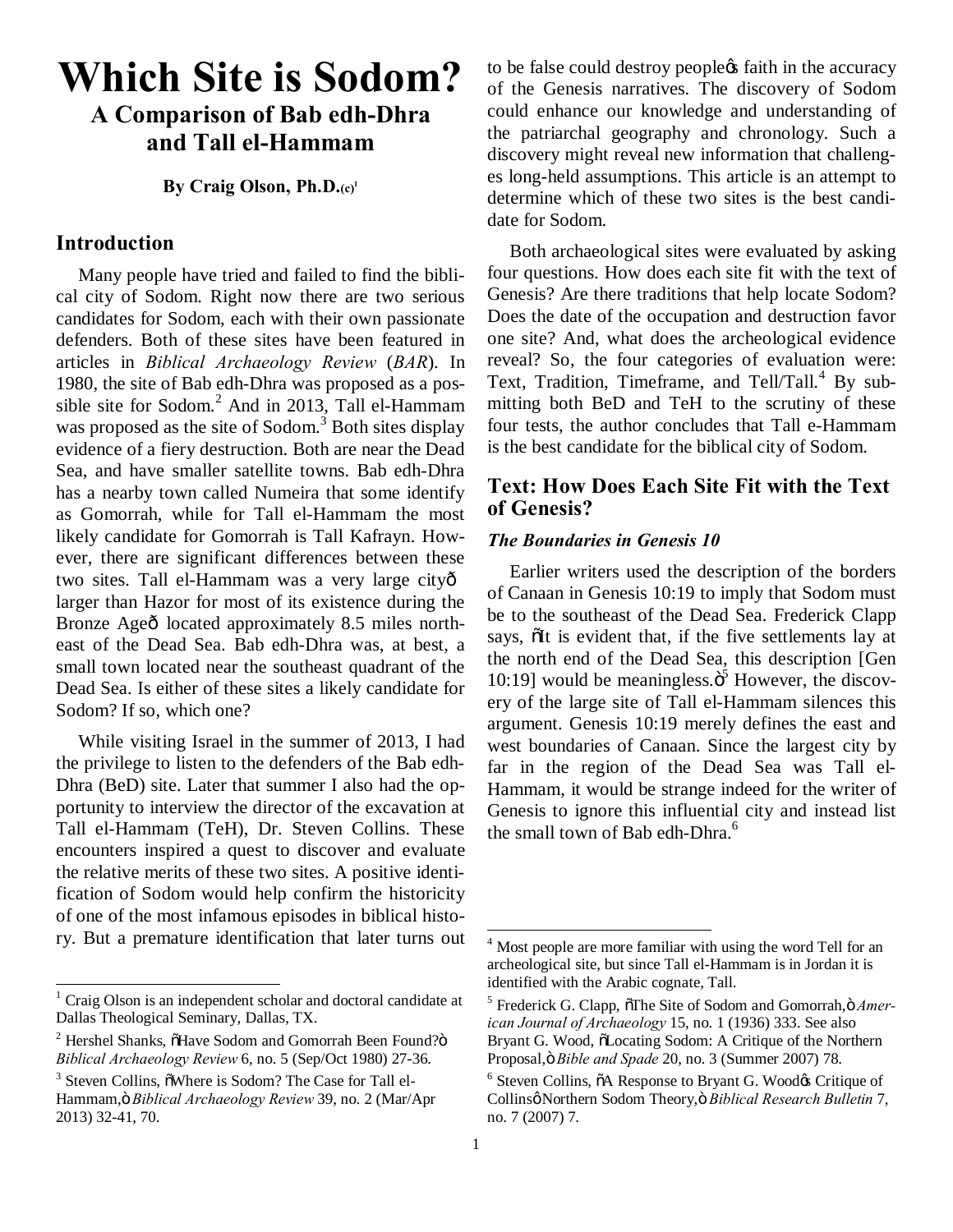#### *Visibility from Hebron*

Genesis 19:27-28 says Abraham could see the smoke rising from the destruction of Sodom õlike smoke from a furnace. $\ddot{o}$  Since Abraham was living in the vicinity of Hebron by this time (Gen 13:18), some have assumed Sodom must be to the southeast of the Dead Sea, approximately opposite Hebron.<sup>7</sup> However, again this argument is moot. Smoke from an enormous conflagration that destroyed several cities would have been visible from Hebron whether it rose from the north or the south of the Dead Sea. In this regard, one should also note that the as-the-crow-flies distance from Hebron to Bab edh-Dhra and Tall el-Hammam is approximately the same.

#### *Location of Tar/Slime pits*

One of the main arguments that Sodom is at the southern end of the Dead Sea was the rich presence of  $\ddot{\text{o}}$ bitumen pitsö in that location as observed in the early  $20<sup>th</sup>$  century. This led some to designate the southern end of the Dead Sea as the Valley of Siddim (Gen  $14:10$ ). In 1924, W. F. Albright said,  $\delta$ The only possible location for the Vale of Siddim, with its asphalt wells (rendered  $\tilde{o}$ slime-pits $\ddot{o}$  in the AV) is in the southwestern part of the Dead Sea. $\ddot{o}^8$  Similarly, in 1936, the geologist Fredrick Clapp said,  $\delta$ No boggy land in the North warrants comparison with the  $\tilde{\text{o}}$ slime pitsö as do existing and historical petroliferous signs in the South. $\ddot{o}^9$  Other later writers merely quote or refer to these two early studies.<sup>10</sup> However, an examination of these two early studies finds the evidence cited extremely weak. Clapp states at the outset that he has already decided against any northern position for Sodom, and bases his conclusions on supposed ruins under the water of the Dead Sea as seen by air

pilots (among his own observations).<sup>11</sup> These early  $20<sup>th</sup>$  century observations of slime pits seem to be the only reason to locate the Valley of Siddim at the southern end of the Dead Sea. Certainly, there seems to be no textual reason why the Valley of Siddim (Salt) should refer to anything other than the whole Dead (Salt) Sea Valley (Gen 14:3). But there are greater problems with this identification of the Valley of Siddim.

First, there is no geological reason to limit the slime pits to the southern end of the Dead Sea. The level of the Dead Sea was much higher in the early  $20<sup>th</sup>$  century that it is today.<sup>12</sup> It is believed that the water level in Abraham<sub>*s*</sub> day was approximately as low as we see it today.<sup>13</sup> This obviously opens up huge areas unseen by either Albright or Clapp. As for  $\delta$ bitumen, $\ddot{\text{o}}$  the Hebrew word *hēmār* is usually translated as bitumen, asphalt, or tar, though it is related to the word for mortar or clay.<sup>14</sup> This same word is used to describe the mortar used in the tower of Babel (Gen 11:3), and this substance was imported to Egypt where it was used to seal Moses $\varphi$  basket (Exod 2:3). Whatever this substance was, it is associated with sinkholes, which appear all around the Dead Sea, particularly when the water level is low. Interestingly, most of the sinkholes today are near Qumran, not near the southern part of the Dead Sea.<sup>15</sup>

Second, S. Collins argues for a different location for the battle in Genesis 14 (Valley of Siddim) based on the details in the text of Genesis  $14:5-7$ .<sup>16</sup> The coalition of kings from the north travelled south down the east side of the Dead Sea (likely on the Kings Highway, bypassing Bab edh-Dhra and Numeira, by the

 $<sup>7</sup>$  J. P. Harland,  $\delta$ Sodom and Gomorrah: The Location of the</sup> Cities of the Plain," *Biblical Archaeologist* 5, no. 2 (1942) 22.

 $8$  W. F. Albright,  $\sigma$ The Archaeological Results of an Expedition to Moab and the Dead Sea, ö Bulletin of the American Schools of *Oriental Research* 14, (1924) 9.

 $9^9$  Clapp,  $\delta$ Site of Sodom and Gomorrah $\ddot{o}$  343. Harland,  $\delta$ Sodom and Gomorrahö 19.

 $10$  Bryant G. Wood,  $\delta$ The Discovery of the Sin Cities of Sodom and Gomorrah, ö Bible and Spade 12, no. 3 (Summer 1999) 66-67, refers to David M. Jr. Howard,  $\delta$ Sodom and Gomorrah Revisited," *Journal of the Evangelical Theological Society* 27, no. 4  $(1984)$  389-90, who, in turn, quotes from Harland,  $\delta$ Sodom and Gomorrahö 28-30, and Clapp,  $\tilde{\text{c}}$ Site of Sodom and Gomorrahö 323-44.

<sup>&</sup>lt;sup>11</sup> Ibid., 323, 343.

<sup>&</sup>lt;sup>12</sup> Harland,  $\delta$ Sodom and Gomorrahö 28-30. Howard,  $\delta$ Sodom and Gomorrah Revisitedö 395.

<sup>&</sup>lt;sup>13</sup> Steven Collins,  $\tilde{o}$ Tall el-Hammam IS Sodom: Billington $\alpha$ s Heshbon Identification Suffers from Numerous Fatal Flaws, ö *Artifax* 27, no. 3 (Summer 2012) 4.

<sup>&</sup>lt;sup>14</sup> Gerard van Groningen,  $\tilde{o}rAmDj$  (mar) $\ddot{o}$  in *Theological Wordbook of the Old Testament*, ed. R. Laird Harris, Gleason L. Archer Jr., and Bruce K. Waltke, (Chicago: Moody Press, 1980) 298-99.

<sup>&</sup>lt;sup>15</sup> See the foreword by Leen Ritmeyer in Steven Collins and Latayne C. Scott, *Discovering the City of Sodom: The Fascinating, True Account of the Discovery of the Old Testament's Most Infamous City* (New York: Howard Books, 2013) x.

 $16$  Collins,  $\delta$ Response to Bryant Woodö 8-9.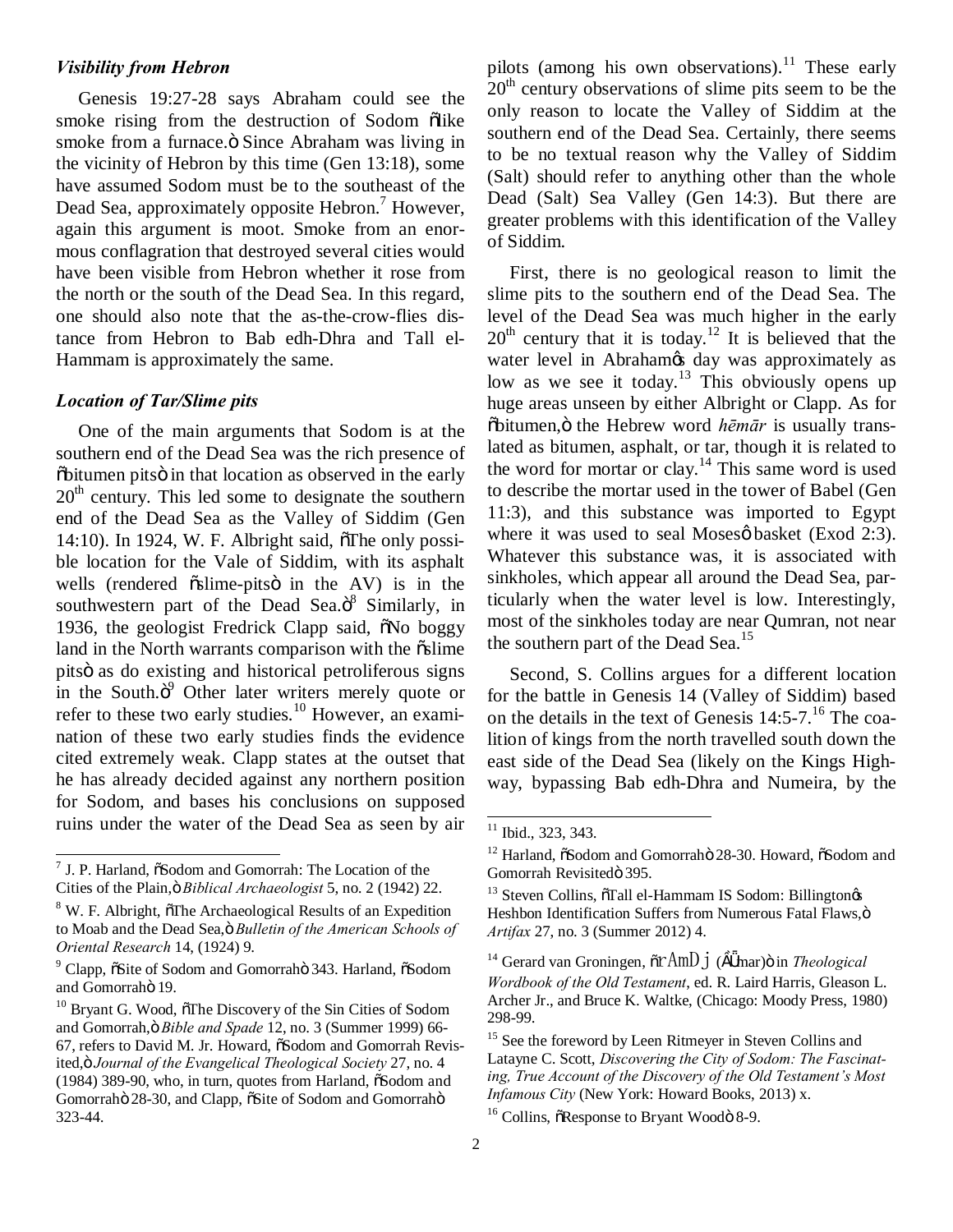way). Then they circled around below the Dead Sea and headed up the west side to Hazazon Tamar (En Gedi, according to 2 Chr 20:2). It is only after this point that the kings from the five Cities of the Plain allied together to face their enemies in battle.<sup>17</sup> Of course we cannot know for certain which route an army traveled in antiquity, and there may have been a reasonable explanation for them to double back.<sup>18</sup> But lacking other information in the text, the most logical route would have been for the kings to continue northward.

Third, the whole point may be moot. It is doubtful that the five kings of the plain chose to engage a formidable enemy right on their front doorstep. Both logic, and ancient military strategies (Josh 11:1-5) demand that they would choose a theatre of battle away from their home cities.<sup>19</sup> Plus the text seems to indicate this. No one would build a city near sinkholes, where the ground would have been unsuitable for both crops and herds. Plus the fact that the kings of the plain fell into the tar (or clay) pits (Gen 14:10) indicates that they were in unfamiliar territory.<sup>20</sup> Indeed, newly-forming sinkholes are often invisible until broken open by unwitting individuals walking over them!

After their victory in the battle, it seems the four kings of the north did travel to Sodom and Gomorrah in order to take their possessions and food (Gen 14:11-12). But the text does not say they destroyed these cities, or even breached the walls, and they did not pillage the entire group. The Cities of the Plain had already been paying tribute to Kedorlaomer for 12 years (Gen 14:4). It was in Kedorlaomer interest to keep them submissive, but also intact and productive. We know that Abraham  $\infty$  318 men, along with the hostages who had been taken, could carry the entire amount of plunder back to Sodom (Gen 14:16).

Lastly, even though Albright believed the  $\tilde{a}$ slime pitsö must have been at the southern end of the Dead Sea, he still rejected Bab edh-Dhra as the location of Sodom, preferring instead to see it as a cultic site.<sup>21</sup> Albright postulated that the five cities of the pentapolis were submerged under the waters of the southern end of the Dead Sea. $^{22}$  This theory was certainly plausible during the first half of the twentieth century when the water level of the Dead Sea was much higher than it is today. There was even a diving expedition that claimed to have found the city of Sodom under the waters of the Dead Sea.<sup>23</sup> However, we can now say for certain this theory does not (ahem) hold water. The level of the Dead Sea has fallen to such an extent in recent times that vast portions of the sea floor have become visible<sub>0</sub> especially in the shallow southern region. After a large part of the basin became exposed in 1979, Rast and Schaub, the excavators of Bab edh-Dhra, stated  $\delta$ It is now possible to see that the south end [of the Dead Sea] could not have contained cities at any time during the historical period, at least from around 3000 BC onward. $\ddot{\text{o}}^{24}$ 

I make no claim to be an archaeologist, but to the untrained eye the floor of the Dead Sea seems to be a particularly poor site for a city. It would have been vulnerable to a military attack, or even a strong downpour. Plus where could the waste from the city drain? This is the lowest point on earth! As W. Rast observed,  $\delta$ We now know about many Early Bronze cities, and they are all built on high areas. $\ddot{o}^{25}$ 

#### *Genesis 13: The Key Location Text!*

Now we turn to Genesis 13, the conly geographical description of Sodom $\alpha$  location in an historical narrative. $\ddot{\mathrm{o}}^{26}$  As S. Collins points out, this should be the

 <sup>17</sup> See the Map 2-2 in William Schlegel, *Satellite Bible Atlas: Historical Geography of the Bible* (n.p.: 2012). Bill Schlegel inexplicably stops the path of the Mesopotamian kings at the southern end of the Dead Sea and does not indicate the kings went to Hazazon Tamar as Genesis 14:7 clearly states.

<sup>&</sup>lt;sup>18</sup> Howard,  $\ddot{\text{o}}$ Sodom and Gomorrah Revisitedö 389, suggests the list may not be in chronological or geographical order.

 $19$  Collins,  $\delta$ Response to Bryant Woodö 8.

 $20$  Willem C. van Hattem,  $\delta$ Once Again: Sodom and Gomorrah, $\ddot{o}$ *Biblical Archaeologist* 44, (Spring 1981) 87.

<sup>&</sup>lt;sup>21</sup> Albright, õArchaeological Resultsö 6. Howard, õSodom and Gomorrah Revisitedö 395.

<sup>&</sup>lt;sup>22</sup> Albright, õArchaeological Resultsö 7-8. Howard,  $\tilde{\alpha}$ Sodom and Gomorrah Revisitedö 395.

<sup>23</sup> Ralph E. Baney, *Search for Sodom and Gomorrah: A True Adventure in the Dead Sea* (Kansas City, MO: CAM Press, 1962).

 $24$  Walter E. Rast and R. Thomas Schaub,  $\delta$ Expedition to the Southeastern Dead Sea Plain, Jordan, 1979,ö American Schools *of Oriental Research Newsletter* 8, (June 1980) 16.

<sup>&</sup>lt;sup>25</sup> Walter E. Rast quoted in Shanks,  $\tilde{o}$ Have Sodom and Gomorrah Been Found?ö 33.

<sup>&</sup>lt;sup>26</sup> Steven Collins,  $\delta$ Sodom: The Discovery of a Lost City,  $\delta$  *Bible and Spade* 20, no. 3 (Summer 2007) 71.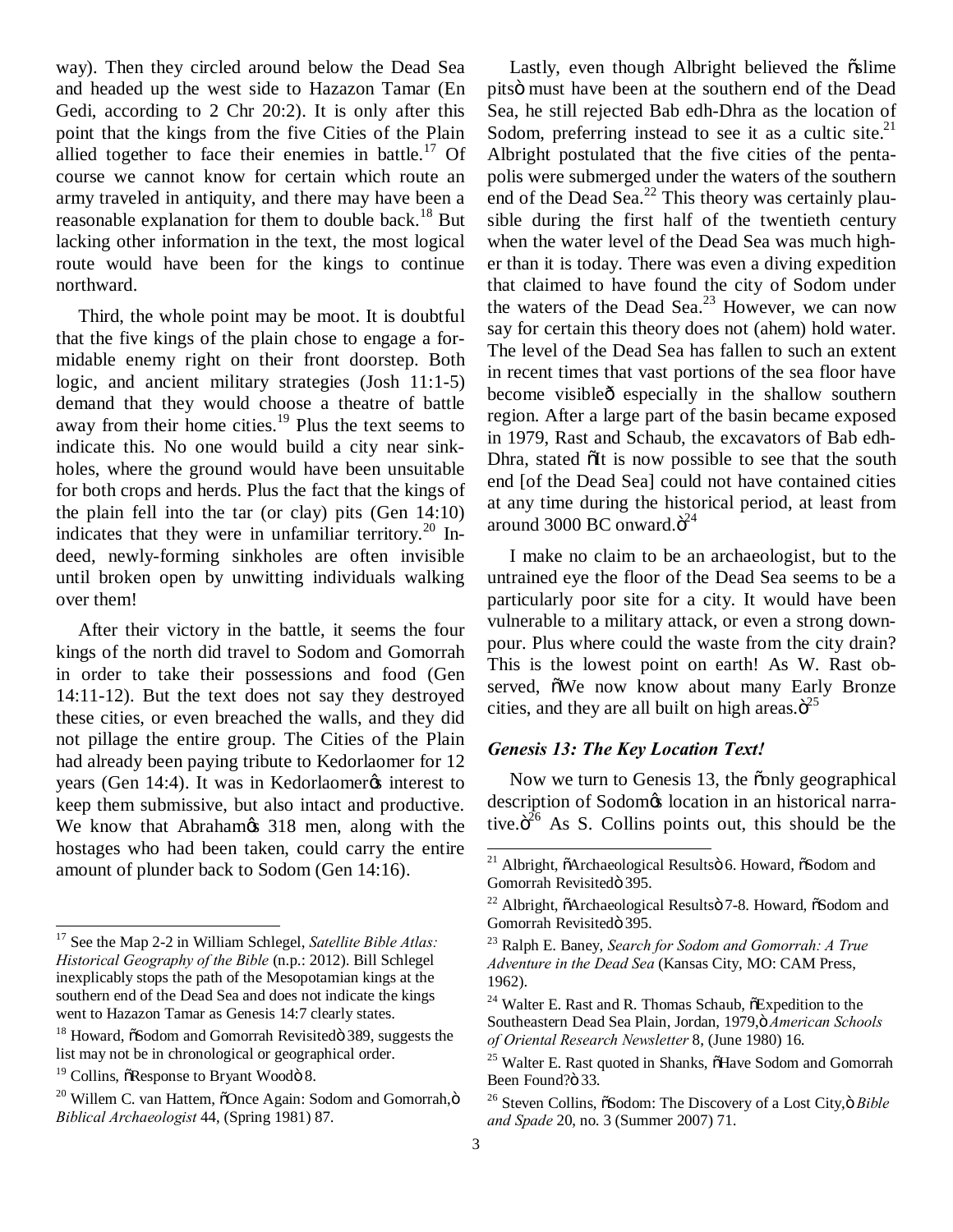primary text used to locate the city of Sodom, and the other passages mentioned earlier should be interpreted in light of this clear passage.<sup>27</sup> And fortunately, in Genesis 13, we have some very specific information to help us locate Sodom. We know where Abraham and Lot stood when they separated (between Bethel and Ai, Gen 13:3), we know which way Lot was looking (east, Gen 13:11), and we know what he saw (the  $\tilde{\text{ow}}$ hole plain of the Jordan, $\ddot{\text{o}}$  Gen 13:10).

Unfortunately, English translations obscure the location somewhat by the use of an inexact word: "plain" (*kikkar* or *hakikkar*). There are several Hebrew words for valley, or region,  $28$  but this is not one of them. In fact, *kikkar* is not normally a geographic word at all. It has three meanings: a round disk, like a talent (1 Kgs 10:10); a circular loaf of bread (1 Sam 2:36); or a circular area like that around Jerusalem (Neh  $3:22$ ,  $12:28$ ).<sup>29</sup> In Genesis, *kikkar* is the only word used to describe the oplain of Sodom and Gomorrah. This seems to indicate that either there was something unique about this area, or that othe plain of the Jordan" (*kikkar hayarden*) was a proper name for a specific region. As it turns out, there is a specific region, visible from Ai, to the east, circular in shape, which seems perfectly described as:  $\tilde{o}$ the disk/circle/*kikkar* of the Jordan.<sup>30</sup> This area was, and still is, fed by many springs, so could be described as õwell-watered. Ö Plus, in ancient times the river Jordan would flood annually, like the Nile in miniature.<sup>31</sup> Further, the Transjordan portion of this area, in antiquity, had several perennial rivers running from the highlands to the Jordan River. Thus the plain could be described as õlike the garden of Yahwehö (referring to the garden of Eden), and õlike the land of Egyptö (Gen 13:10).

It is true that later biblical writers identify an extended, oval shaped area as the  $\tilde{o}Kikkar$  of the Jordanö  $(1 \text{ Kgs } 7:46 = 2 \text{ Chr } 4:17, 2 \text{ Sam } 18:23)$ . But this is merely an extension northward, not a separate region as Wood tries to argue.<sup>32</sup> Because of the need to locate Sodom to the south of the Dead Sea, earlier writers proposed that the Kikkar of the Jordan was a more elastic term meaning the whole region of the Dead Sea.<sup>33</sup> But that was before the discovery of Tall el-Hammam. More recently, Clyde Billington has argued that the term *kikkar* can be used of more than one location.<sup>34</sup>

None of these proposals, however, seems to fit the text of Genesis 13 as well as Tall el-Hammam does. Everyone does acknowledge that Lot moved eastward, into the Kikkar of the Jordan, from the area of Bethel/Ai. But from there, some argue he also moved southward. Schlegel represents this viewpoint well. He says,  $\ddot{\text{o}}$ I dong think Gen 13:10-12 restricts Sodom to the Kikkar of the Jordan. Yes, Lot chose the Kikkar of the Jordan and travelled east from the Hill Country. However, Genesis 13:11-12 implies passage of time during which Lot moved around. That Lot õpitched his tent as far as Sodomö suggests a geographical separation from the  $\tilde{o}$ Kikkar of the Jordan. $\tilde{o}^{35}$ Billington also sees two stages in Genesis  $13:12$ ,  $\delta$ Lot first pitched his tents near cities other than Sodom and then moved. The phrase  $\div$ as far as Sodom $\phi$  suggests that Sodom was not located close to the  $\div$ cities of the kikkarøat the northern end of the Dead Sea. $\ddot{\rm o}^{36}$ 

This argument stretches the biblical text to fit a theory. Nowhere does the Bible say Lot moved southward, and Genesis 13:12 does not argue for two stages in Lot $\alpha$  travel. Schlegel is right in that the verse does not restrict Sodom to the Kikkar of the Jordan, but it does not exclude that area either. In fact the most natural reading is reflected in many English translations, Lot pitched his tents õnear Sodomö (NIV) or õnext to Sodomö (NET). Plus, the argument does

 $27$  Collins,  $\delta$ Response to Bryant Woodö 6-7.

<sup>28</sup> Examples include, *biq'â, gay', naḥal, 'ēmeq, 'ărābâ, shiplâ*. See Steven Collins, *The Search for Sodom and Gomorrah* (Albuquerque: Trinity Southwest University Press, 2006) 12, especially note 31.

<sup>&</sup>lt;sup>29</sup> Gleason L. Jr. Archer, õkikk r,ö in *Theological Wordbook of the Old Testament*, ed. R. Laird Harris, Gleason L. Archer Jr., and Bruce K. Waltke, (Chicago: Moody Press, 1980) 456.

<sup>30</sup> See the maps in Collins and Scott, *Discovering the City of Sodom*, 260-66. although the Kikkar is visible in almost any good Bible Atlas, for example Schlegel, *Satellite Bible Atlas*, Map 2-2.

<sup>31</sup> Collins, *Search for Sodom and Gomorrah*, 15.

 $32$  Wood,  $\delta$ Locating Sodomö 81.

<sup>&</sup>lt;sup>33</sup> Howard,  $\tilde{\text{os}}$ odom and Gomorrah Revisitedö 388.

<sup>&</sup>lt;sup>34</sup> Clyde E. Billington,  $\tilde{\sigma}$ Tall el-Hammam Is Not Sodom, $\ddot{\sigma}$  *Artifax* 27, no. 2 (Spring 2012) 13.

<sup>&</sup>lt;sup>35</sup> Bill Schlegel,  $\ddot{\text{o}}$ Biblical Problems with Locating Sodom at Tall el-Hammam, ö BiblePlaces.com blog,

http://blog.bibleplaces.com/2012/01/biblical-problems-withlocating-sodom.html (accessed July 18, 2013) 1.

<sup>&</sup>lt;sup>36</sup> Billington, õTall el-Hammam Is Not Sodomö 12.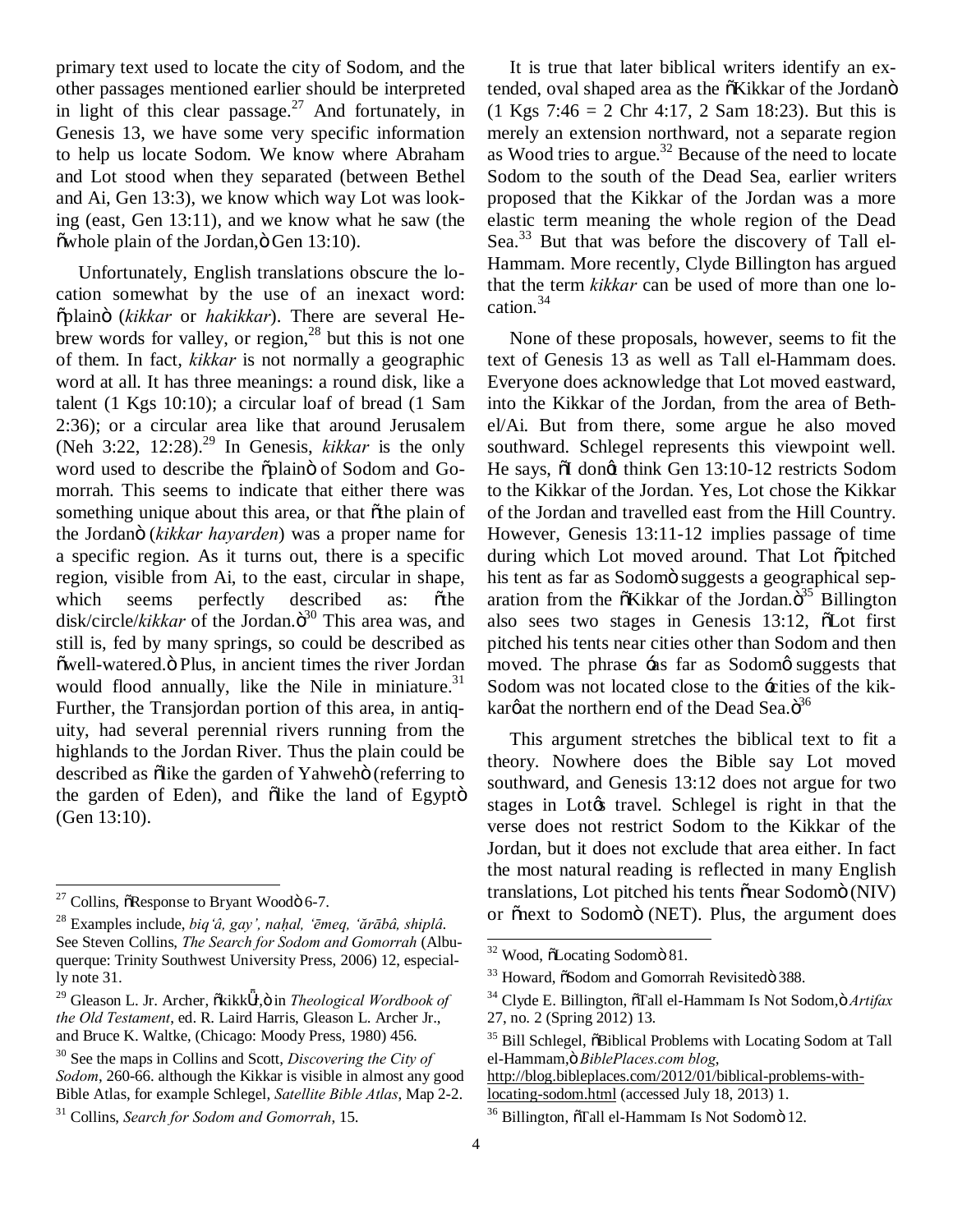not make sense. Why would Lot bypass the most powerful and substantial city of the southern Levant, and the only city he could see from Ai, in order to move to a much smaller, insignificant town? In Genesis 13:5 the dispute between Abram $\alpha$ s men and Lot $\alpha$ men is over grazing land. Why would Lot $\alpha$  party bypass the abundant fertile grazing land around TeH for the arid region of BeD where grazing land is sparse at best?

So in the oTexto category, Tall el-Hammam is easily favored. Genesis 13 is very clear, and TeH fits every detail. The other passages (Gen 10, 14, 19) are not as clear, and they do not favor BeD in any case.

#### **Traditions: Are There Traditions That Help Locate Sodom?**

#### *Mount Sodom and the Pillar of Salt*

In many cases tradition has proven to be a reliable indicator for the locations of biblical sites, as have toponymical connections between biblical names and modern names. But traditions and toponyms can lead people astray, too. Certain traditions have long pointed to the southern end of the Dead Sea as the location for Sodom, including the fact that there is a Mount Sodom to the south west of the Dead Sea, and several pillars of salt in that area that have been called  $\delta$ Lot $\&$ wifeö. However, there is no evidence that any population has ever lived on or around that area.<sup>37</sup> Not to mention the fact that the area is not õwell watered, $\ddot{o}$ nor is it a  $\tilde{p}$ plain,  $\ddot{o}$  nor is it east from Bethel/Ai, it is not even visible from there. So, we can be fairly certain that the Muslims who assigned the names to these places thousands of years after the time of Abraham did not possess secret knowledge about the correct location of Sodom.<sup>38</sup>

#### *Zoar and the Madaba Map*

Although Albrightøs theory of a submerged Sodom has been abandoned, many still cling to his view that Sodom must be at the southern end of the Dead Sea. The supposed presence of  $\tilde{\alpha}$ slime-pits was one piece of evidence he offered. The only other piece of evidence Albright proposed to support the southern theory was the location of Zoar. He said, õthere can no longer be any question as to whether Sodom and Gomorrah were situated at the southern or northern end of the Dead Sea, since the mediaeval Zoar, which must have been located in the vicinity of the ancient town, is expressly placed at the southern end, both by Byzantine and by Arabic sources. $\ddot{o}^{39}$  The Byzantine source he refers to is the Madaba Map.

The Madaba map is a mosaic discovered in the floor of a Byzantine church from the  $6<sup>th</sup>$  century AD. It is the  $\ddot{\text{o}}$ oldest extant map of the Holy Land. $\ddot{\text{o}}^{40}$  Certainly this is a very important map. Significantly the Dead Sea and the region surrounding it are represented on the Madaba map, which has implications for our search for Sodom. Of interest to our enquiry, the Madaba map seems to locate Zoar just south of the Wadi Zered, at the location of Es Safi. $41$ 

Bryant Wood called the Madaba map õthe most important source for locating the site [of Zoar]. $\ddot{o}^{42}$ There is even a Byzantine monastery and church complex nearby, also represented on the Madaba map, called The Sanctuary of St. Lot.<sup>43</sup> The sanctuary has been excavated, and is built in front of a cave, believed by Byzantine Christians to be the cave where Lot and his daughters took refuge following the destruction of Sodom and Gomorrah.<sup>44</sup> The significance of this location is that the Zered brook is on the border of ancient Moabô actually between ancient Moab and Edom/Seir. Since the Moabites are said to be descendants from the incest between Lot and his oldest daughter (Gen 19:37), it makes sense for this cave to be on the border of Moab.<sup>45</sup> There are other traditions from as early as Josephus<sup>46</sup> and Eusebius<sup>47</sup> that also place Zoar at the southern end of the Dead Sea.<sup>48</sup>

 <sup>37</sup> Collins and Scott, *Discovering the City of Sodom*, 149-50. <sup>38</sup> Ibid., 150.

<sup>&</sup>lt;sup>39</sup> Albright, õArchaeological Resultsö 9.

 $40$  David E. Graves and Scott Stripling,  $\delta$ Identification of Tall el-Hammam on the Madaba Map, ö Bible and Spade 20, no. 2 (Spring 2007) 35.

<sup>&</sup>lt;sup>41</sup> Howard,  $\tilde{\text{eS}}$ odom and Gomorrah Revisitedö 393.

 $42$  Wood,  $\ddot{\text{o}}$ Discovery of the Sin Cities  $\ddot{\text{o}}$  68.

 $43$  Ibid., 69.

<sup>&</sup>lt;sup>44</sup> Wood, õLocating Sodomö 79.

<sup>&</sup>lt;sup>45</sup> Harland,  $\tilde{\text{eSodom}}$  and Gomorrahö 21.

<sup>46</sup> *Jewish Wars 4.482.* Flavius Josephus, *The Works of Josephus: Complete and Unabridged*, trans. William Whiston, new updated ed. (Peabody, MA: Hendrickson, 1987) 687.

<sup>47</sup> *Onomasticon 193, 466, 503, 810, 815*. Eusebius, *Onomasticon: The Place Names of Divine Scripture*, trans. R. Steven Notley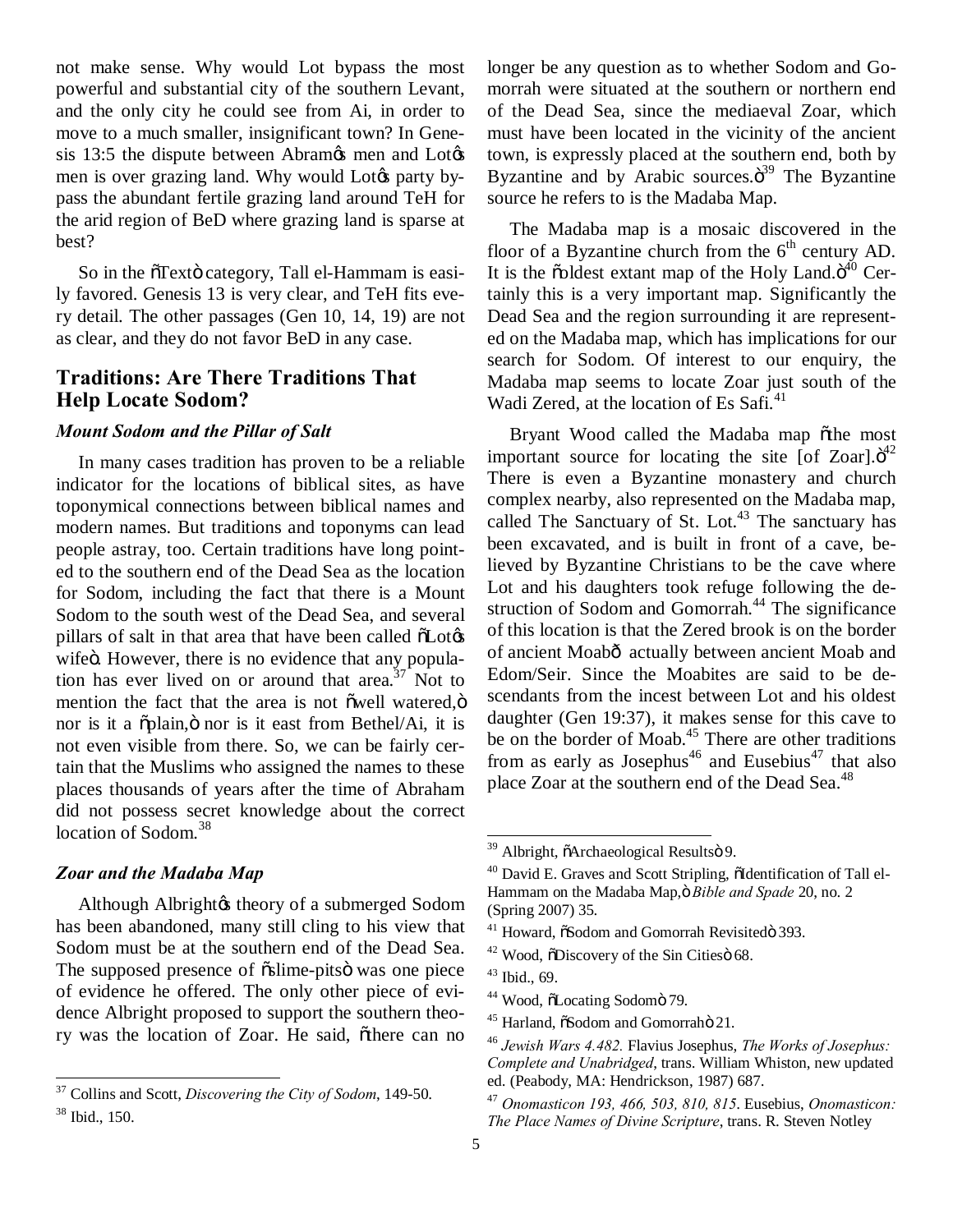This would seem to be a perfect fit. Early traditions that locate biblical Zoar, and the story of Lot, surely mean that Sodom must be close by. Genesis 19:19-20 seems to indicate that Zoar was closer to Sodom than the mountains were. And the time Lot had to travel was from õthe rising of dawnö Gen 19:15) until the  $\ddot{\text{o}}$ the sun had risen over the land $\ddot{\text{o}}$  Gen 19:23) perhaps indicating mid-afternoon.<sup>49</sup> However, like the presence of tar pits, this evidence may not be as strong as initially supposed.

First, this tradition arose thousands of years after Abrahamøs time. Like the location of Mount Sodom, there is no guarantee that Josephus, Eusebius, or the later Byzantine Christians knew the actual location of biblical Zoar (or of Lot $\&$  cave). There may have been a city called Zoar in that location in Josephus day, but there are other Christian traditions that locate Zoar to the north of the Dead Sea.<sup>50</sup> If we had no other evidence, we might be inclined to accept this traditional location at face value. But we do have other evidenceô the biblical text itself seems to contradict this location for Zoar. $51$ 

Hundreds of years after the story of Lot and his daughters, Israel was returning to the Promised Land from Egypt following Moses. During the Exodus, Yahweh specifically barred Israel from inhabiting any of the territory of both Edom/Seir (Deut 2:4-5) and Moab (Deut 2:9). These two territories are separated by the Zered brook, the traditional location of Zoar. Thus, if this were the location for Zoar, it would not be in Israelite territory. However, Yahweh specifically tells Moses that Zoar is included in Israelite territory (Deut 34:1-4).

 $\overline{a}$ 

He shows Moses a sweeping panorama of the Promised Land beginning at Mosesø right hand with Gilead, moving north to Dan, then down through the territory across the Jordan river all the way to the Mediterranean Sea and as far south as the Negev. The panorama concludes by mentioning the city of Jericho, across the Jordan from Mount Nebo and ends at Moses gleft hand with Zoar. This verse seems to locate Zoar at or near the Arnon riverô the northern border between Moab and the tribal allotment of Reuben (Josh 13:9-10). In fact, the traditional Zoar is not visible from Mount Nebo, though that may not be a significant argument as other sites mentioned are not visible from there either.<sup>52</sup> There is an unnamed city mentioned by Joshua in the middle of the Arnon valley that may be  $Zoar.53$  Yahweh does not say,  $\delta$ The land I promised to Abraham also continues in a narrow strip south along the eastern shore of the Dead Sea into Moabite territory (that I previously said was not your territory) to the small town of Zoar! In fact Yahweh specifically says he gave the city of Ar (in or near the Arnon river), and presumably all the territory south of that, to the Moabites (Deut 2:9). Perhaps this is an argument from silence, but it would seem that a statement like this would be required if Yahweh were asking Moses and the people to contradict his earlier command to stay out of Moabite territory.

In addition, a northern location for Zoar fits even better with the story of Lot and his daughters. The Arnon river is between the Moab to the southô territory of the descendants from Lot and his oldest daughter<sub>o</sub> and Ammon to the north<sup>o</sup> territory of the descendants from Lot and his youngest daughter (Gen 19:37-38). It fits the story better than the Zered brook, which is located between Moab and Edom (descendants of Esau). And it seems to fit perfectly with later prophecy of Yahweh $\alpha$  judgment against Moab in Isaiah  $15^{54}$  Many Moabite cities are said to be destroyed, including Ar (Isa 15:1) on the northern border of Moab, near the Arnon river. But the refugees travel as far as Zoar (Isa 15:5), which is not destroyed, presumably because it is outside of Moabite territory. The same prophecy against Moab is recorded in Jeremiah 48. Here again the town of Zoar is not destroyed.

and Zegev Safrai, Triglott ed. (Leiden: Brill, 2005) 44, 90, 96, 142, 143.

<sup>&</sup>lt;sup>48</sup> Howard,  $\delta$ Sodom and Gomorrah Revisited $\ddot{o}$  393.

 $49$  Contra the NET Bible translation of Genesis 19:23  $\sigma$ The sun had just risen over the land,  $\ddot{o}$  which indicates sunrise, and is almost certainly wrong. In the negligible amount of time between dawn and sunrise it is impossible for Lot and his family to travel far enough away from Sodom to escape the effects of its destruction.

 $50$  Collins,  $\delta$ Response to Bryant Woodö 10-11. Howard,  $\delta$ Sodom and Gomorrah Revisitedö 393.

 $<sup>51</sup>$  Steven Collins,  $\delta$ Rethinking the Location of Zoar: An Exercise</sup> in Biblical Geography, ö Biblical Research Bulletin 6, no. 3 (2006).

<sup>&</sup>lt;sup>52</sup> Howard,  $\delta$ Sodom and Gomorrah Revisitedö 390-91.

 $53$  Ibid.

 $54$  Collins,  $\delta$ Response to Bryant Woodö 12.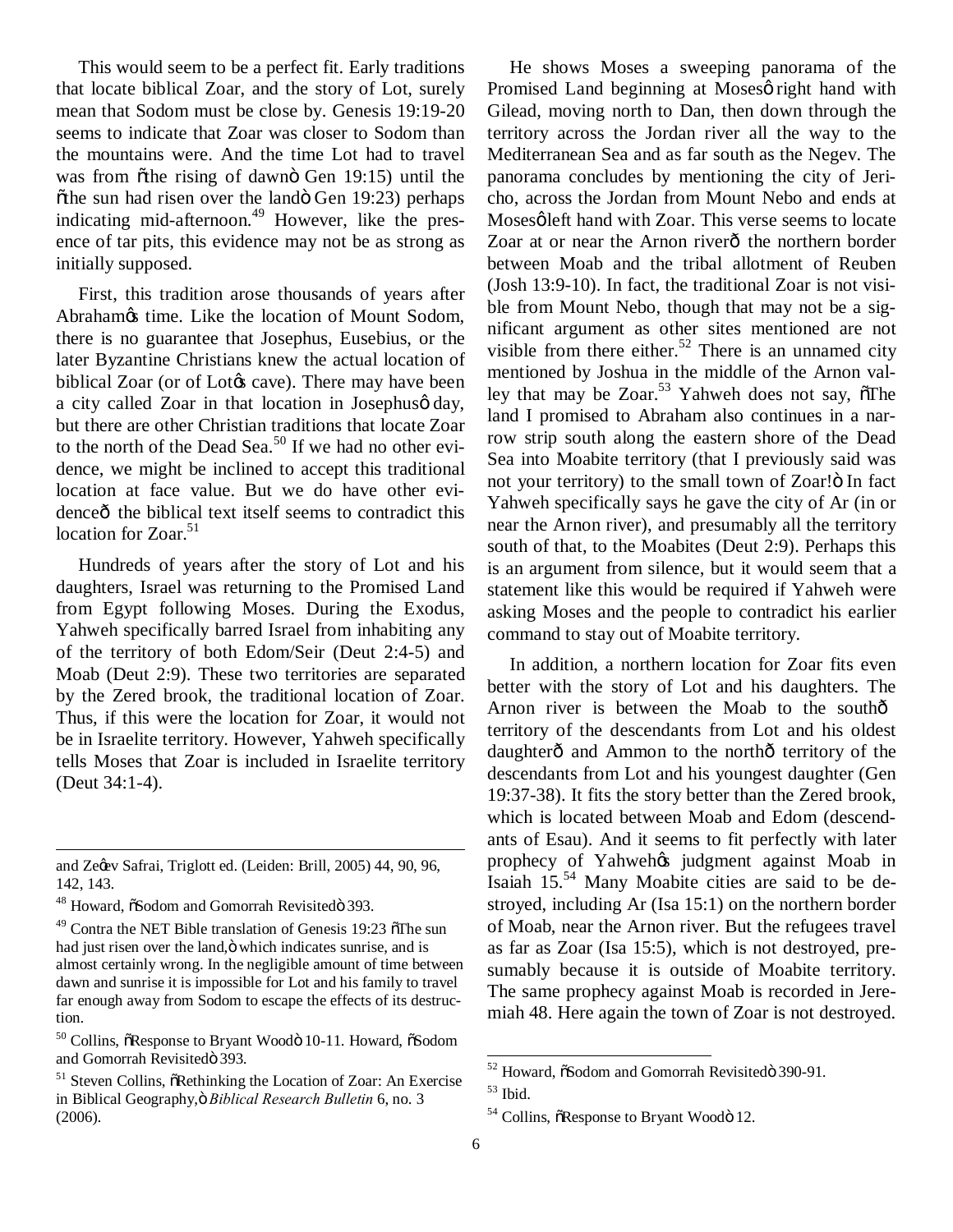In fact, the cries of anguish will be heard from Zoar (across the northern border of Moab) to Horonaim (believed to be by the Zered brook, at the southern border). This makes much more sense than believing Zoar and Horonaim are in essentially the same locale.

Second, even with those who hold to a southern location for Zoar (and Sodom), there is no consensus as to where Zoar is. Albright was not convinced that es-Safi was Zoar because of the lack of any Middle Bronze Age pottery or other remains.<sup>55</sup> Neev and Emory believe that Bab edh-Dhra is Zoar, not es-Safi.<sup>56</sup> Collins speculates that since the name  $\tilde{o}Zo$ ar $\tilde{o}$ means small or insignificant, there may be no remains left of the town because it consisted of a nomadic tent  $\text{city.}^{57}$  In any case, the identification of Zoar with es-Safi is not nearly as solid as some imagine.

Third, as we have seen with the tar pits, the location of Zoar actually has little to do with the location of Sodom. The Scriptures do not give us much information about Zoar. According to Genesis 19 we know it was small, though it once had a king; it was not destroyed with the other four Cities of the Plain; it was also known as Bela (Gen 14:2, 8); and it seems to have been south of Sodom on the way to Egypt (Gen  $13:10$ .<sup>58</sup> Perhaps we can say that Zoar was close enough to Sodom to travel to in approximately half a day (Gen 9:15, 23), but that does not help us much. Collins says, othe location of Zoar cannot be used to determine the location of the Kikkar or the cities associated with it. $\ddot{o}^{59}$  Even if we had a confirmed location for Zoar, the biblical information relating Zoar to Sodom is still very sketchy. Since the location is disputed, it seems that this tie to the southern location for Sodom should be abandoned.

Finally the Madaba map itself seems to represent the large site of Tall el-Hammam.<sup>60</sup> On the northeastern corner of the Dead Sea is a large city represented

with five palm trees. This is proportionally located exactly where TeH is, so the identification seems secure. The five palm trees may represent the five springs around TeH. There is also a smaller city to the north of TeH, possibly Tall Nimrin.<sup>61</sup> If a small city like Zoar is represented on the Madaba map, the cities of Sodom and Gomorrah should be too.<sup>62</sup> Graves and Stripling identify this city with Tall el-Hamman, but they stop short of linking TeH with Sodom. $63$  Unfortunately the tiles are missing from the Madaba map that might identify these two cities. If we just had the labels  $\tilde{\text{o}}$ Sodomö and  $\tilde{\text{o}}$ Gomorrah, ö this mystery might be solved!

So while there seems to be more tradition associated with the southern site than the northern, these traditions are by no means unambiguous. Further, since these traditions are thousands of years after the events they commemorate, they do not carry as much weight as the biblical text, the timeframe, or the archaeological data.

#### **Timeframe: Does the Date of the Occupation / Destruction Favor One Site?**

This is the strongest argument against TeH being biblical Sodom. For not a few scholars, the chronology does not seem to fit the biblical record. TeH was destroyed in the Middle Bronze ageô ca.  $1700+\/6$ BC.<sup>64</sup> The archeological findings reveal that this very large site was continuously occupied for at least 2,500 years from the Chalcolithic period through most of the Middle Bronze Age.<sup>65</sup> An Early and Intermediate Bronze Age city overspread the entire site (over 60 acres inside the city walls), with the Middle Bronze Age inhabitants adding a separately-defended upper city.<sup>66</sup> During this long time of continuous occupation the city was attacked, or suffered destruction, several times, but was rebuilt quickly each time. Gary Byers says, othe cause of those destructions is unclear of

<sup>&</sup>lt;sup>55</sup> Van Hattem, õOnce Againö 87.

<sup>56</sup> D. Neev and K. O. Emery, *The Destruction of Sodom and Gomorrah, and Jericho: Geological, Climatological, and Archaeological Background* (New York: Oxford University Press, 1995) 109, 124, 127.

 $57$  Collins,  $\delta$ Rethinking the Location of Zoarö 3.

<sup>58</sup> Collins and Scott, *Discovering the City of Sodom*, 117-18.

<sup>59</sup> Collins, *Search for Sodom and Gomorrah*, 15.

 $60$  Graves and Stripling,  $\delta$ Identification of Tall el-Hammamö 35-45.

<sup>&</sup>lt;sup>61</sup> Ibid., 39.

<sup>&</sup>lt;sup>62</sup> Collins, õTall el-Hammam IS Sodomö 4.

 $63$  Graves and Stripling,  $\delta$ Identification of Tall el-Hammamö 36.

<sup>64</sup> Collins and Scott, *Discovering the City of Sodom*, 129, 142.

 $65$  Gary Byers,  $\tilde{o}$ Tall el-Hammam 2008: A Personal Perspective. $\ddot{o}$ *Bible and Spade*,

http://www.biblearchaeology.org/post/2009/01/12/Tall-el-

Hammam-2008-A-Personal-Perspective.aspx (accessed July 31, 2013).

 $66$  Ibid.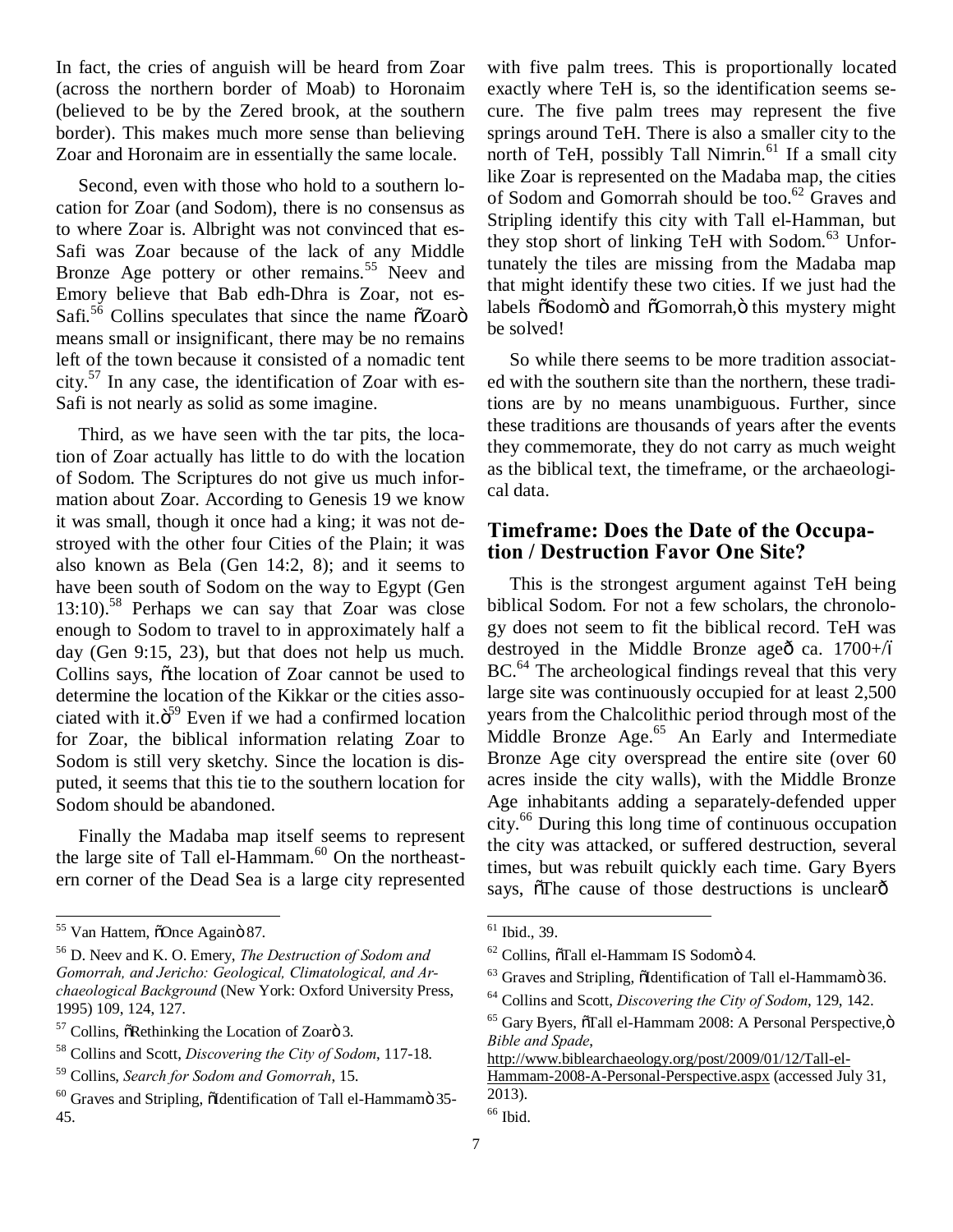possibly natural disaster, human error or even war. All we know for sure, at this point, is that it happened and the city was quickly rebuilt again each time ountil the last one.<sup>67</sup> This final destruction occurred õbefore 1600 BC.<sup>68</sup> After the massive destruction of TeH and all the cities surrounding it, the area was unoccupied for about 700 years, though a walled town was built atop the upper tall during the Iron Age II. There was also a small õgarrisonö and bathhouse built during the Greco-Roman period.<sup>69</sup>

This vast destruction seems to fit the profile described in Genesis 19 for the destruction of Sodom. But E. Merrill and others assert that the chronology does not fit with the biblical timeframe for Abrahamøs life.<sup>70</sup> For Merrill the issue concerns the priority of evidence from either the biblical text, or the archeological tall. He sees this as an either/or situation. If the two are in conflict, the priority must go to the biblical text. However, he does state that  $\tilde{a}$  realistic picture of ancient Israeløs life and times is best recovered by careful attention to both the biblical narrative and to archeological data when both are subjected to proper methodological analysis and interpretation. $\ddot{o}^{7f}$  This strikes a useful stance o the issue is not the Bible itself, nor the archaeological data, it is more likely to be our interpretation of the archaeological data i or our interpretation of the Bible. This should not be considered an either/or situation. In many cases the evidence from science or archeology has helped (and sometimes even forced) Christians to re-examine the interpretation of Scripture. It is because we believe in the truthfulness of Scripture that we seek to align it with known facts. So, which is more likely to be in error, the identification of TeH as Sodom, or our interpretation of the numbers in the Bible?

The argument involves the numbers in Genesis-Exodus for three events: the date of the Exodus, the

 $67$  Gary Byers,  $\delta$ CSI Hammam: The Fifth Season of Investigating a Biblical City," *Bible and Spade*,

http://www.biblearchaeology.org/post/2010/04/14/CSI-

Hammam-The-Fifth-Season-of-Investigating-a-Biblical-

City.aspx (accessed July 31, 2013).

length of the Israelite sojourn in Egypt, and the length of lifetimes for the patriarchs. It must be admitted that taking these numbers literally does seem to indicate Abraham lived closer to the year 2000 BC than to  $1700+\text{/}6$  BC. This is not an insignificant discrepancy, so we will examine each set of numbers individually.

#### *The Date of the Exodus*

The early Exodus view takes the numbers in 1 Kings 6:1 (480 years from the Exodus to the  $4<sup>th</sup>$  year of Solomon's reign) and Judges 11:26 (300 years from just prior to the conquest until his day) at face value.<sup>72</sup> The fourth year of Solomon<sub>*s*</sub> reign can be dated with the help of the Assyrian Eponym Canon to 966 BC. Once that date is known, adding 480 years gives a date of the Exodus at 1446 BC. That would mean the Pharaoh of the Exodus is Amenhotep II (1450-1425 BC). This corresponds with Jephthahøs comment that the Conquest occurred 300 years prior to his days in the  $11<sup>th</sup>$  century BC. These two biblical references seem to present a solid biblical case for this view.

However, the late Exodus view also has the support of two biblical references. These references are not numbers, but the names of two cities mentioned in Exodus 1:11. Pithom, and particularly Rameses, lend support to a later Exodus. K.A. Kitchen represents recent scholarly consensus that the rebuilt city of Rameses mentioned in Exodus 1:11 is the city Pi-Rameses, rebuilt during the reign of Rameses  $II^{73}$ . This rebuilding likely occurred near the end of the Egyptian sojourn, and may have taken place near the beginning of Rameses II $\alpha$  67-year reign (which began in either 1304 or 1290 BC). The Merneptah stele places Israel in the Levant (though not necessarily in the Cis-Jordan as many assume) before 1220 BC, which leaves the possible years of the Exodus as sometime between 1290-1260 BC, perhaps around 1280 BC. The conquest, then would be between 1250-1220 BC, perhaps around 1240 BC (assuming the 40 years of wandering is read literally, not as a round figure.)<sup>74</sup> These figures may be moved 14 years earlier if 1304 BC proves to be the beginning of Rameses II $\alpha$  reign.

 $68$  Byers,  $\tilde{o}$ Tall el-Hammam 2008 $\ddot{o}$ .

<sup>&</sup>lt;sup>69</sup> Byers, õCSI Hammamö.

 $70$  Eugene H. Merrill,  $\tilde{O}$ Texts, Talls, and Old Testament Chronology: Tall Hammam as a Case Study," *Artifax* 27, no. 4 (Autumn 2013) 20-21.

 $71$  Ibid., 20.

 <sup>72</sup> Eugene H. Merrill, *Kingdom of Priests: A History of Old Testament Israel*, 2nd ed. (Grand Rapids: Baker Academic, 2008) 83-84.

<sup>73</sup> K. A. Kitchen, *Ancient Orient and Old Testament* (Chicago: InterVarsity Press, 1966) 57.

 $74$  Ibid., 60-61.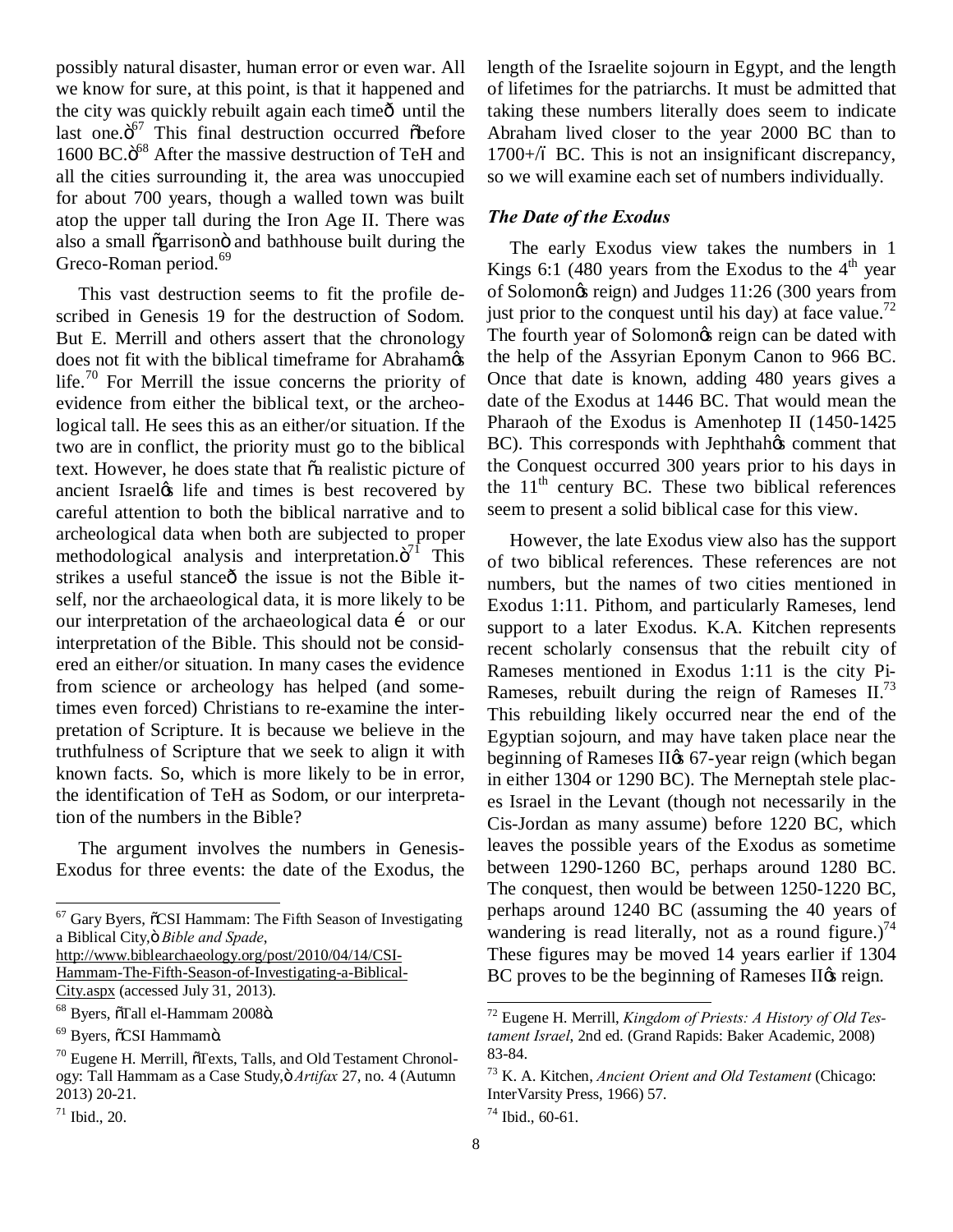Those who hold a late Exodus point out that many numbers in Scripture are symbolic rather than exact. The number 480 is divisible by 40, and thus is perhaps a symbolic number representing 12 generations.<sup>15</sup> Each generation was actually closer to 25 years than 40 years, so the actual number of years would be closer to 300 than 480. Similarly, Jephthahos claim of 300 years of occupation was in the context of a political speech, and may well have been an exaggeration for rhetorical effect.76

Those who hold to an early Exodus (1446 BC) do not believe Exodus 1:11 indicates that Rameses II was the Pharaoh of the Exodus. They point out that Moses had not been born at that point (Exod 2:2), and it would be at least 80 years before he would confront Pharaoh. Also the text clearly says a new Pharaoh was installed (Exod 2:23).<sup>77</sup> So, they posit that the city called Rameses in Exodus 1:11 either refers to a different city, or reflects a later updating of the text (as even the late Exodus proponents allow for in Gen 47:11). However, there is no reason why Exodus 1-2 should be in strictly chronological order. Moses may have been born, and then banished, all before the reign of Rameses II (1304-1236 or 1279-1213 BC).

With two biblical witnesses for each view, we turn to extra-biblical evidence to break the deadlock. The archaeological evidence in Canaan, as it is currently interpreted, is seen by many to favor the late Exodus view. There are two strands of archeological evidence: Evidence of a destruction layer corresponding to the  $12<sup>th</sup>$  (but not the  $14<sup>th</sup>$ ) century initially seems to favor the late Exodus. However, the Bible clearly maintains only three cities were actually destroyed in the Conquest: Jericho, Ai, and Hazor (Josh 24:13, Deut 6:10- 11). Unfortunately Jericho has eroded so much due to unscientific excavations and exposure to the elements, that there is no consensus as to the evidence it can provide. B. Wood maintains a  $15<sup>th</sup>$  century destruction of Jericho under Joshua, but his views have not convinced many in mainstream scholarship. The situation at Ai is also not clear. The initial site identified as Ai

<sup>75</sup> K. A. Kitchen,  $\tilde{o}$ The Exodus, $\tilde{o}$  in *Anchor Bible Dictionary*, ed. David Noel Freedman, (New York: Doubleday, 1992) 702.

(et-Tell) does not appear to have been occupied between  $2400-1200$  BC.<sup>78</sup> However, another site $\hat{\sigma}$ Khirbet el-Maqatirô shows promise as a possible site for the Ai of Joshua & time. It clearly exhibits a Late Bronze Age occupation.<sup>79</sup> However, evidence of a destruction layer for this time period is less that would be expected according to the biblical record (Josh 8:19-28). In the case of Hazor the evidence of destruction (~1230 BC) can be marshaled to prove a late Exodus, $80$  or an early Exodus, $81$  depending on whether this destruction is associated with Joshua (Josh 11) or Deborah and Barak (Judges 4). Early Exodus proponents would date the destruction in the  $12<sup>th</sup>$  century to battles during the time of the Judges.<sup>82</sup>

More telling is the sudden increase in population in Canaan beginning around 1300 BC after a period of stagnation since the  $19<sup>th</sup>$  century BC.<sup>83</sup> There is an almost ten-fold increase in the number of small settlements during the Iron Age 1 compared with the Late Bronze Age (from  $25-30$  to  $240$ ).<sup>84</sup> Though we must admit that archaeology has only uncovered a fraction of the human settlement activity of this region, an increase of this magnitude is hard to ignore, and it is unlikely we will uncover more evidence that will overturn the late conquest and settlement. It would have to be a huge amount of undiscovered archeological evidence to support an early conquest date, and that much evidence is hard to miss.

Though not conclusive, there are other indications that also seem to favor the late Exodus view. The book of Judges details attacks from many nations, but never from Egypt, during a time (according to the early Exodus view) when Egypt was most active in Southern Canaan. However the late Exodus places the Israelite expansion into Canaan precisely at a time

<sup>76</sup> Daniel I. Block, *Judges, Ruth: An Exegetical and Theological Exposition of Holy Scripture*, New American Commentary (Nashville: Broadman & Holman, 1999) 363.

<sup>77</sup> Merrill, *Kingdom of Priests*, 87-88.

 <sup>78</sup> Tremper Longman, III, *How to Read Exodus* (Downers Grove, IL: IVP Academic, 2009) 74.

 $79$  Read the latest summary of this season $\alpha$  dig at www.biblearchaeology.org/post/2013/07/01/Follow-up-Reporton-the-2013-Season-at-Khirbet-el-Maqatir.aspx

<sup>80</sup> Kitchen, *AOOT*, 67-69.

<sup>&</sup>lt;sup>81</sup> Bruce K. Waltke,  $\delta$ The Date of the Conquest,  $\delta$  *Westminster Theological Journal* 52, no. 2 (1990) 192-93.

<sup>82</sup> Merrill, *Kingdom of Priests*, 91.

<sup>83</sup> Kitchen, *AOOT*, 61-62.

<sup>&</sup>lt;sup>84</sup> Waltke,  $\delta$ Date of the Conquesto 197.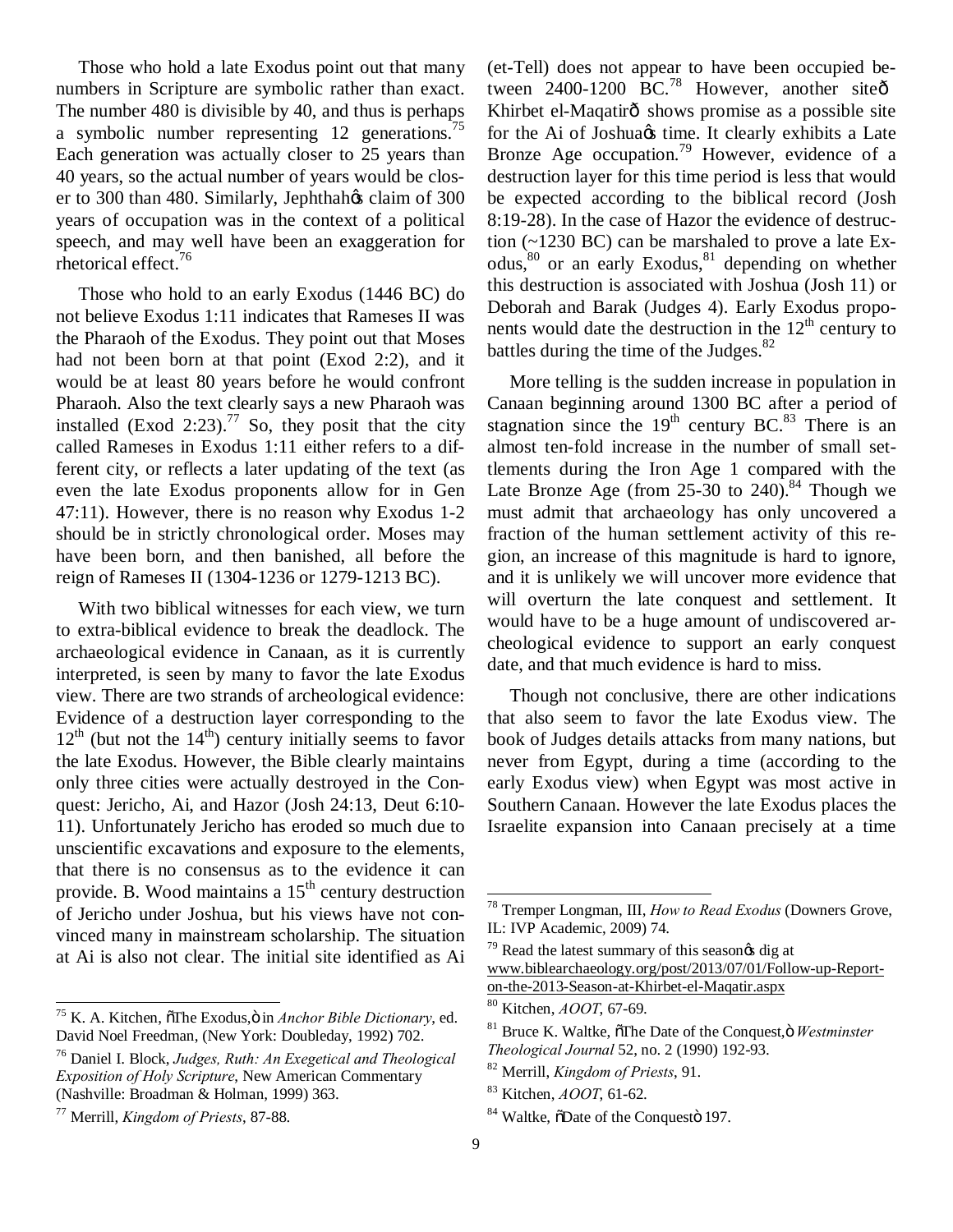when Egyptian control over the Levant was relaxing.<sup>85</sup> Also one of the enemies featured in Judges is the Philistines (especially in the Samson cycle). However, the Philistines did not arrive in Southern Canaan until around  $1177$  BC. $86$ 

Thus, though he does not advocate either position, B. Waltke aptly states, othe archaeological horizon favors the late date, especially the hundreds of new settlements by pastoral nomads that spring up in Israel at about 1200 BC in contrast to their absence in Late Bronze. $\ddot{o}^{87}$  So, the biblical numbers indicate an early Exodus, but the biblical geography favors a late Exodus, and the archeological data also lean toward the late Exodus. This writer is comfortable holding a late date Exodus, with a willingness to change in light of new evidence.

#### *The Length of the Egyptian Sojourn*

The second number in Scripture affecting our issue is the length of the Israelite sojourn in Egypt. Exodus 12:40-41 clearly states the Israelites lived in Egypt for 430 years. But that figure has been questioned because the LXX of Exodus 12:40-41 says the 430 years covered the time the Israelites lived  $\ddot{o}$  in Egypt and Canaan, $\ddot{\text{o}}$  not just Egypt.<sup>88</sup> Paul seems to support the LXX reading when he says the law came 430 years after the Abrahamic covenant (Gal 3:17). The genealogy of only four generations in Exodus 6:16-20 adds up to approximately 430 years thanks to some unusually long lifetimes, but that does not account for the many years the lives of sons and fathers would overlap. Plus, there seems to be reason to believe this genealogy is telescoped.<sup>89</sup> Joshua, Moses' assistant, appears to be eleven generations from Jacob (not four) in 1 Chronicles 7:22-27. Many favor the MT reading of a 430 year sojourn over the LXX and the New Tes-

tament readings, since this aligns with the promise to Abraham of four generations and 400 years in Egypt (Gen 15:13-16). However, in Genesis 15 the 400 years seems to indicate both time in Canaan ( $\tilde{\text{o}}$ your descendants will be strangers in a land not their ownö) and in Egypt ( $\ddot{\text{o}}$  and they will be enslaved and oppressedö). So this passage may not support the MT reading of Exodus 12:40-41 after all. Also the genealogies do not give us enough information to decide either way because we do not know the length of each person $\&$  life.<sup>90</sup> There are some long lifetimes listed, but they certainly overlap with the lifetimes of their descendants and should not be used to prove or disprove the length of the sojourn in Egypt.<sup>91</sup>

E. Merrill says one of his problems with a short Egyptian sojourn õlies in the difficulty of understanding how the seventy (or seventy-five) persons of Jacobos family at the time of the descent to Egypt multiplied in only 215 years to six hundred thousand men, to say nothing of women and children (Exod  $12:37$ ) $\ddot{\sigma}^2$ However, the number of 600,000 able-bodied fighting men seems to be a perfect example of a biblical number that should not be taken literally. This is a huge number. It is larger than the active military forces of almost every country in the world today, including the United Kingdom. $93$  It should be noted that these were not active military personnel in the modern sense, but included every able-bodied man over 20 who could fight in the upcoming battles (Num 1:3). Nonetheless, this would be a very large army in modern terms and an enormous (unprecedented?) army in the ancient world. This number also implies a total population of 2.5 to 5 million people,  $94$  a number that seems unsustainable based on archeological discoveries that do not indicate a population in Canaan anywhere close to that size at any time in antiquity. At its peak, under Solo-

<sup>&</sup>lt;sup>85</sup> James K. Hoffmeier,  $\delta$ What is the Biblical Date for the Exodus? A Response to Bryant Wood, ö *Journal of the Evangelical Theological Society* 50, no. 2 (2007) 242-43.

<sup>86</sup> Ibid., 242.

 $87$  Waltke,  $\delta$ Date of the Conquest $\delta$  200.

<sup>&</sup>lt;sup>88</sup> The Samaritan Pentateuch also supports the LXX reading, as does Josephus. See Jack Finegan, *Handbook of Biblical Chronology: Principles of Time Reckoning in the Ancient World and Problems of Chronology in the Bible*, rev. ed. (Peabody, MA: Hendrickson, 1998) 204-05.

<sup>89</sup> Peter Enns, *Exodus*, ed. Terry Muck, NIV Application Commentary (Grand Rapids: Zondervan, 2000) 176-77.

 <sup>90</sup> Finegan, *Handbook of Biblical Chronology*, 203-04.

<sup>91</sup> Kitchen, *AOOT*, 55.

<sup>92</sup> Merrill, *Kingdom of Priests*, 95.

<sup>&</sup>lt;sup>93</sup> Wikipedia,  $\tilde{o}$ List of Countries by Number of Military and Paramilitary Personnel, ö

http://en.wikipedia.org/wiki/List\_of\_countries\_by\_number\_of\_m ilitary\_and\_paramilitary\_personnel (accessed 30 Oct, 2013).

<sup>&</sup>lt;sup>94</sup> Ronald B. Allen, *Numbers*, The Expositor & Bible Commentary, ed. Tremper Longman III and David E. Garland, rev. ed., (Grand Rapids: Zondervan, 2012) 53.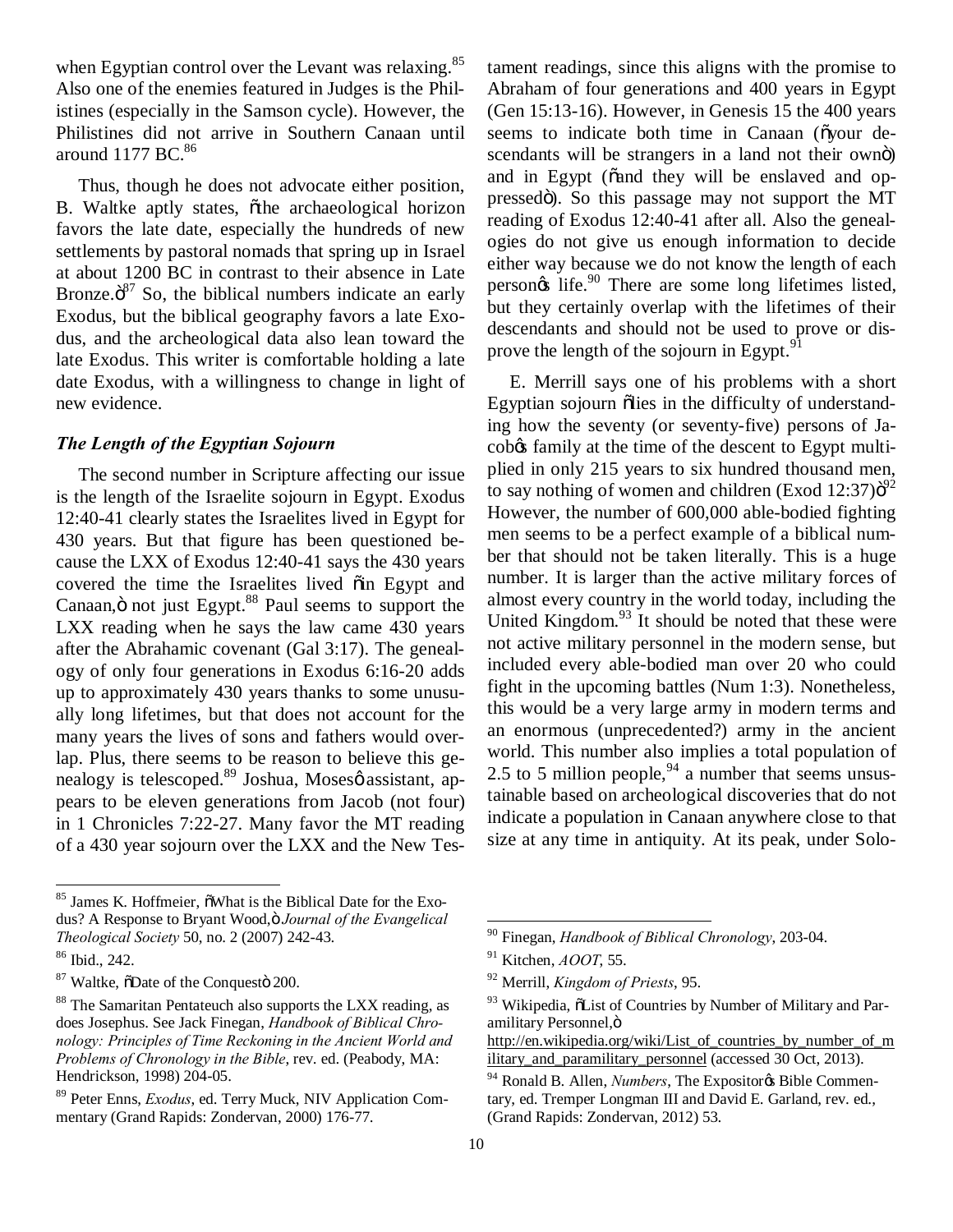mon, the population of Israel was less than one mil- $\ln 95$ 

D. Fouts lists several other problems with this large number: the two midwives could not have handled their workload (unless they were supervisors), the people could not have gathered around to hear Moses and Aaron (Exod 16:8-12), and Israel was smaller than the seven nations then living in Canaan (Deut 7:1,7).<sup>96</sup> This large number also disagrees with other numbers in Scripture: Joshua 4:13 lists only 40,000 troops, not 600,000. The number of first-born males counted by Moses in the wilderness was 22,273 (Num 3:43). Since there is only one first-born male per family, this indicates the approximate number of families (some families may not have a son). But to sustain a fighting population of 600,000 men, this relatively small number of families would need to average 25 sons (or 50 children)! $97$ 

We can move toward a solution when we realize that ancient people did not use numbers in the same way that we modern people do. For us, accuracy is paramount, whereas we have evidence that ancient people routinely used exaggerated numbers for rhetorical effect, often multiplying by a factor of  $10^{98}$ . The large number of men does appear to be a hyperbolic representation of the fighting force, as was a common rhetorical device in the literature of the ancient Near East.<sup>99</sup> Thus a short sojourn is not only possible, it may be preferable.

#### *The Life Spans of the Patriarchs*

The third set of numbers we need to consider concerns the lifetimes of the Patriarchs. If we take these numbers at face value, there seems to be no other option than to extend the time of Abraham earlier than the  $18<sup>th</sup>/17<sup>th</sup>$  century date of the destruction of TeH. For the record, the ages listed in Scripture are: Abraham: 175 (Gen 25:7), Isaac: 180 (Gen 35:28), Jacob/Israel: 147 (Gen 47:28), Joseph: 110 (Gen 50:22, 26). Many scholars do take these numbers as written, putting Abraham $\alpha$  life into the Intermediate Bronze age (prior to 2000 BC). If we take an early Exodus date of 1446 BC and add the 430-year sojourn we get 1876 BC as the year Jacob and his family descended into Egypt. Since Jacob was 130 years old at that time (Gen 47:9) he was born in 2006 BC. Isaac was 60 years old when Jacob was born (Gen 25:26), therefore he was born in 2066 BC. The destruction of Sodom and Gomorrah (Gen 19) occurred before the birth of Isaac (Gen 21), perhaps 2067 BC or earlier.<sup>100</sup>

At first glance it seems impossible to constrict the lives from Abraham to Joseph into a shorter window given the life spans recorded in Scripture. T. Bolen says, othe chronology simply will not work, unless you imagine that Abraham died when he was about 30, his son Isaac died when he was about 30, his grandson Jacob died when he was about 30, Joseph died when he was about 30, the Israelite sojourn in Egypt lasted about 40 years, and the wilderness wanderings lasted about 40 years. In short you have to massively compress all of the numbers in the biblical narrative to make everything  $\pm \int$ it. $\phi$  (By  $\pm$ compress $\phi$  I mean to deny and invent your own to suit your theory.) $\ddot{o}^{101}$  But this exaggerates the problem. Actually it is possible to keep the unusually long patriarchal life spans and still have the destruction of Sodom occur around 1700 BC by taking a late Exodus (~1250 BC) and a short sojourn of  $215$  years.<sup>102</sup> However, perhaps we also need to reexamine these unusually long patriarchal ages.

S. Collins believes the ages of the patriarchs should not be interpreted in a modern base-10 system. Of the three sets of numbers, Collins opts for what he terms a middle date for the Exodus (1406 BC), though it is essentially in agreement with the early date (1446 BC).<sup>103</sup> He also holds to a short sojourn in Egypt. However, Collins posits that the ages of the patriarchs contain an honorific value, or perhaps a symbolic value.<sup>104</sup>

<sup>&</sup>lt;sup>95</sup> Ibid., 63.

 $96$  David M. Fouts,  $\ddot{\text{o}}$ A Defense of the Hyperbolic Interpretation of Large Numbers in the Old Testament, *ö Journal of the Evangelical Theological Society* 40, no. 3 (1997) 377.

<sup>97</sup> Ibid., 378.

<sup>98</sup> Ibid., 383-86.

<sup>99</sup> Ibid., 383-87. Allen, *Numbers*, 68-69.

 <sup>100</sup> Finegan, *Handbook of Biblical Chronology*, 201-02. Merrill, *Kingdom of Priests*, 47-48.

<sup>&</sup>lt;sup>101</sup> Todd Bolen,  $\tilde{o}$ Excavator Finds Evidence of Destruction at "Sodom"," *BiblePlaces.com blog*,

http://blog.bibleplaces.com/2011/12/excavator-finds-evidenceof-destruction.html (accessed July 18, 2013).

<sup>102</sup> Finegan, *Handbook of Biblical Chronology*, 206.

<sup>103</sup> Collins and Scott, *Discovering the City of Sodom*, 139-41.  $104$  Ibid., 145-46.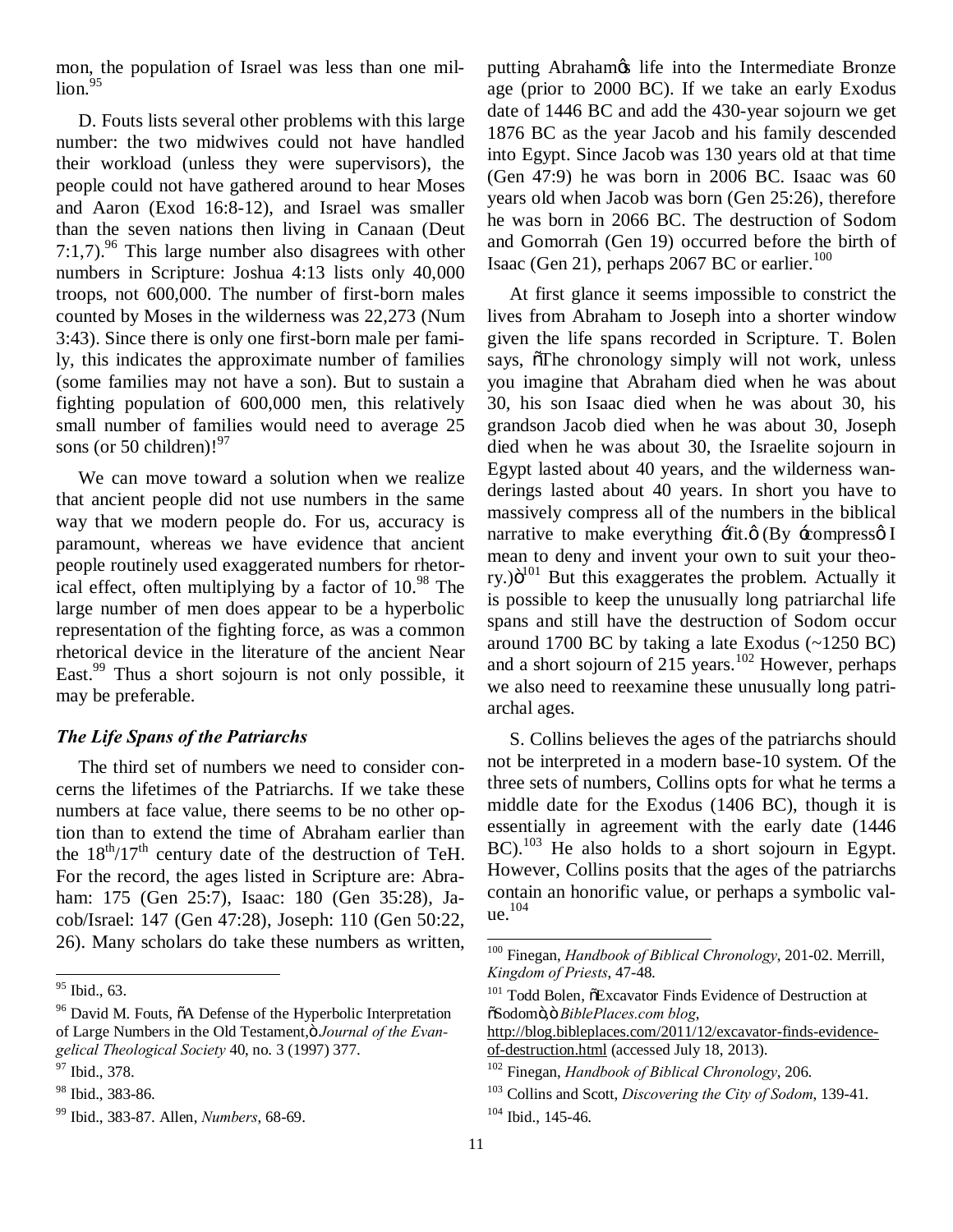In other words, two of the three numerical values need to be changed from the conservative position in order for TeH, with its Middle Bronze destruction, to be Sodom. Either the Exodus is late and the sojourn short, or the sojourn is short and the patriarchal ages contain honorific elements. Another possibility is a late Exodus and shorter patriarchal ages, with a long sojourn. Or there may be a combination of all three. The question we are faced with is whether the author and audience of Genesis used numbers the same way we use numbers today. It is natural to assume that the authors of Scripture thought as we do, and wrote as we would write. And if it were only the archeological evidence from TeH forcing us to question the numbers as they are written, we might be tempted to discount it. But it turns out there is other evidence that would make us want to reevaluate the patriarchal numbers as they are recorded in Genesis.

For many scholars the time frame that fits Abraham $\alpha$  life best is the Middle Bronze Age (195061540) BC), not the earlier Intermediate Bronze Age (23506 1950 BC). K. A. Kitchen has listed many lines of external evidence that õtie Abraham/Isaac/Jacob/Joseph to the overall period circa 1900-1600 (2000-1500 at the outermost limits). $\ddot{o}^{105}$  What are some of these lines of evidence? One of the most intriguing is the structure of the treaties and covenants that Abraham and his descendants enter into with their neighbors. Kitchen says,  $\delta$ This format is wholly distinct from those current both in the third millennium and in the middle to late second millennium, and later. $\ddot{o}^{106}$  Also the price Joseph $\alpha$  brothers received when they sold him as a slave (20 shekels, Gen 37:28) fits the  $18^{th}/17^{th}$  century BC.  $\delta$ Before this period slaves were cheaper, and after it they steadily got dearer, as inflation did its work. $\ddot{o}^{107}$ Another interesting parallel relates directly to Sodom: the story of the four kings from the north forming a political alliance to battle the five kings of the Kikkar (Gen 14). Kitchen says,  $\delta$ from circa 2000 to 1750 (1650 at the extreme), we have the one and only period during which extensive power alliances were common in Mesopotamia and with its neighbors. $\ddot{o}^{108}$ 

 105 K. A. Kitchen, *On the Reliability of the Old Testament* (Grand Rapids: Eerdmans, 2006) 358.

Other signs of historical synchronicity include: wide scope of travel, long-distance marriages, travel from Canaan to Egypt, nighttime attacks and religious conclusions to war (Gen 14 again), and the adoption of an employee as an heir or the practice of producing an heir by proxy. $109$ 

In addition to these external signs that Abraham fits into the Middle Bronze Age, Kitchen believes that this period fits best with the internal evidence in the biblical text. He holds to a late date for the Exodus, and a long Egyptian sojourn, which put Abraham and his descendants squarely in the Middle Bronze age. $110$ Finegan summarizes these findings from Kitchen with those from W. F. Albright, Roland de Vaux, and John Bright to come to the same conclusion. He says,  $\delta$ This substantial consensus [that the events of Genesis 12- 50 fit best in the time between about the twentieth and seventeenth centuries] is taken as convincing in this present book. $\ddot{\mathrm{o}}^{111}$ 

#### *Evaluating the Evidence*

So, which interpretation needs adjusting othat of the archeological data, or that of the biblical numbers? Bolen adds, othe excavator of Tall el-Hammam insists that by identifying the site as Sodom he is supporting the historicity of the Bible. In fact, if his theory is true, we cannot trust the Bible for accurate details about times and places. $\ddot{o}^{112}$  But this overstates his case. If TeH is Sodom, we can absolutely trust the Bible about places, but we may need to reexamine our assumptions about how the ancients used numbers.

The only basis for doubting the archeological data identifying TeH as Sodom is a modern interpretation of the biblical numbers. Yet this interpretation of numbers in the biblical text can be questioned for several reasons, not just the archeological data. We know that many of the numbers in the Bible are simply round numbersô the size of large crowds and armies for instance. Second, we have seen there is significant reason to believe the population numbers in Exodus

<sup>106</sup> Ibid., 323.

<sup>&</sup>lt;sup>107</sup> Ibid., 344-45.

<sup>108</sup> Ibid., 320.

 <sup>109</sup> Ibid., 324-26.

<sup>110</sup> Ibid., 359.

<sup>111</sup> Finegan, *Handbook of Biblical Chronology*, 201.

<sup>&</sup>lt;sup>112</sup> Todd Bolen,  $\tilde{o}$ Arguments Against Locating Sodom at Tall el-Hammam," *BiblePlaces.com blog*,

http://blog.bibleplaces.com/2013/02/arguments-against-locatingsodom-at.html (accessed July 31, 2013).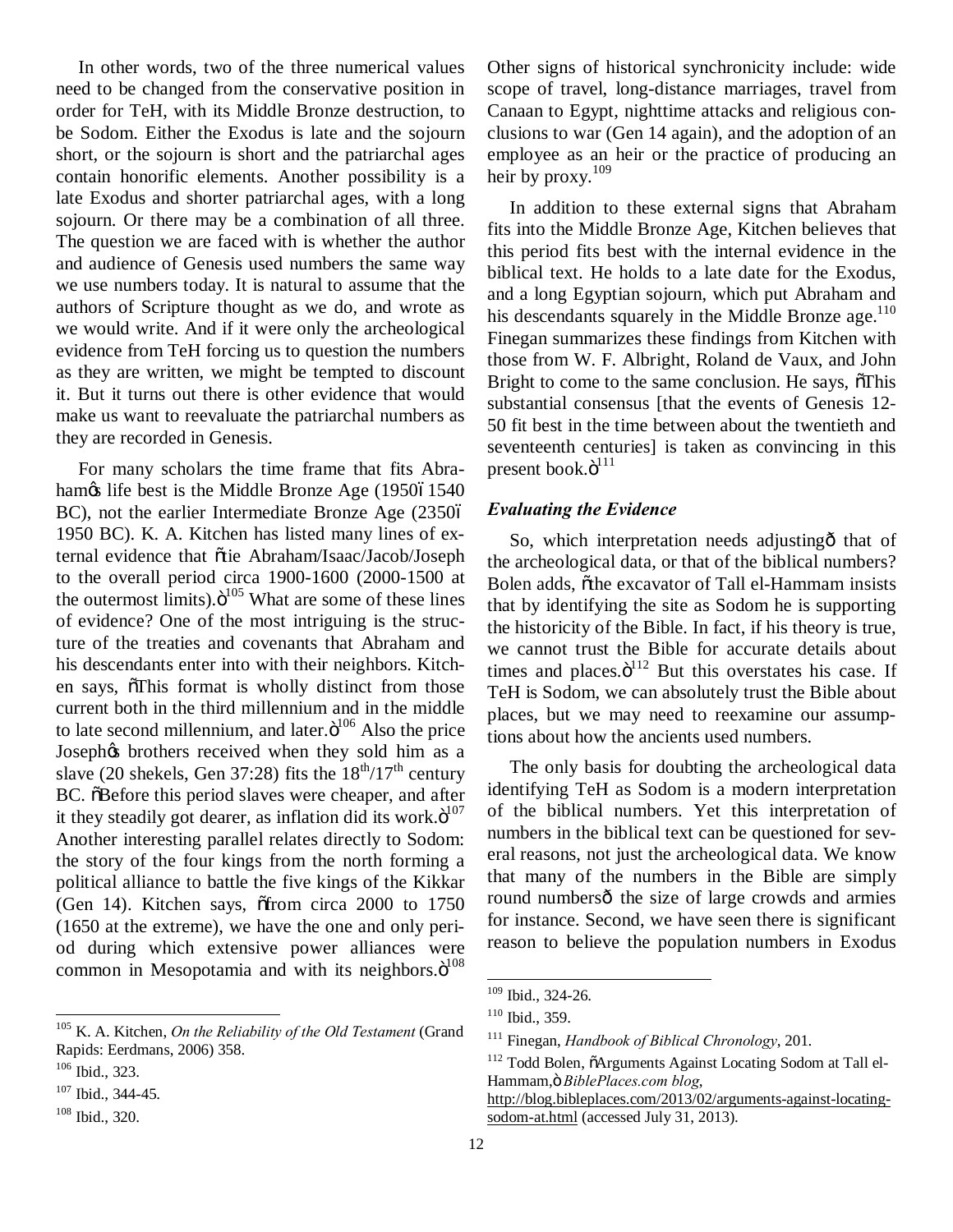and Numbers are used hyperbolically. Third, if one holds to a late date for the Exodus, the number of 480 years in 1 Kings 6:1 cannot be understood literally.

So did the patriarchs really live that long? There is no record of a patriarch ever relating to his grandchildren in Genesis, except for Jacob blessing Joseph $\alpha$ sons (Gen 48), why is that? How did Isaac take over as patriarch of the family if his fatherô the famed Abrahamô continued to live for 75 years after his birth? The same holds true for Isaac $\alpha$ s son, Jacob. This does not seem to fit culturally in a strongly patriarchal culture. Plus, at this time we know the ages of the Pharaohs of Egyptô they all lived normal human lifetimes. S. Collins has worked out several schemes by which the ages of the patriarchs include an honorific value. The patriarchal narratives can be preserved if the patriarchs lived normal human lifetimes. But just because a scheme like this can be shown to work does not mean it is proven.<sup>113</sup> Certainly this issue requires more study, and is beyond the scope of the present paper, but one wonders whether the assumption that the ancients used numbers the same way we do is warranted.

It seems like the timeframe evidence covered so far is significantly against TeH until we face one uncomfortable fact. The destruction of BeD was 200-350 years before even the earliest possible date for Abrahamøs life. Rast dates the destruction of both Bab edh-Dhra and Numeira at 2350 BC.<sup>114</sup> In other words, if we grant that Abraham lived around 2000 BC (against the opinion of most scholars) BeD fails the same timeframe test as TeH by about the same measure! If, however, we place Abrahamos life in the Middle Bronze age (1900-1650 BC), then TeH seems to fit, and BeD is clearly disqualified.

In fact the archeological evidence tells us that BeD was not an active city at any time during Abraham and Lot $\&$  lifetimes, even if one uses the early dates for Abraham $\alpha$  life. TeH, by contrast, was the largest and most powerful city in the region, whichever date one chooses for Abrahamøs life. That makes the southern hypothesis even more far-fetched. Why would Lot bypass the city of TeH on the well-watered Kikkar of the Jordan to trek south to a ghost town? It does not fit with the biblical text at all.

B. Wood acknowledges the discrepancy in the dates, but then dismisses it by saying,  $\delta$ The dates for the Archaic Period only are known to within 200 years. $\ddot{\mathrm{o}}^{115}$  His argument seems to be $\ddot{\mathrm{o}}$  though he does not say this explicitlyô that different standards apply to dates in the Middle Bronze age versus the Early Bronze age. Sliding the dates 200-300 years in the Early Bronze/Intermediate Bronze age is fine, but moving dates by the same amount in the Middle Bronze age is forbidden. If there is any evidence for this scheme, I have yet to see it.

So, which site wins on the Timeframe test? This is not merely a draw; TeH gains an advantage over BeD since it can fit into at least one of the accepted chronologies for Abrahamos life, whereas BeD is outside even the earliest possible dates.<sup>116</sup>

#### **Tell/Tall: What Does the Archeological Evidence at Each Site Tell Us?**

#### *Evidence of Fiery Destruction*

Both Bab edh-Dhra and Numeira show signs of violent destruction at the end of the Early Bronze III period, $117$  as do the other towns at the southern end of the Dead Sea.<sup>118</sup> M. Coogan, the excavator of Numeira says,

Under the topsoil (desert pavement) and a naturally deposited windblown sandy soil, the entire area was covered by the ashy debris of the final destruction of the town, up to 0.40m in depth. This ash contained fragments of wooden beams that had support-

<sup>&</sup>lt;sup>113</sup> This paragraph summarizes content from my personal interview with Dr. Steven Collins at Trinity Southwest Unversity in Albuquerque, NM on July 10, 2013. I have tried to quote Collinsø published works where possible. This information has not yet been published.

<sup>&</sup>lt;sup>114</sup> Walter E. Rast,  $\tilde{o}$ Bab edh-Dhra and the Origin of the Sodom Saga," in *Archaeology and Biblical Interpretation: Essays in Memory of D. Glenn Rose*, ed. Leo G. Perdue, Lawrence E. Toombs, and Gary L. Johnson, (Atlanta: John Knox Press, 1987) 194.

<sup>&</sup>lt;sup>115</sup> Wood,  $\delta$ Discovery of the Sin Cities 78.

<sup>&</sup>lt;sup>116</sup> The early destruction of Bab edh-Dhra and Numeira is one factor that leads Walter Rast to join critical scholars in proposing the story of Sodom and Gomorrah is merely a legend/tradition/saga that arose years laterô albeit one that was based on the memory of an actual historical incident. See Rast,  $\delta$ Bab edh-Dhra and the Origin of the Sodom Sagaö 188-191, 194-197.

 $117$  Wood,  $\delta$ Discovery of the Sin Cities  $\delta$  73.

<sup>&</sup>lt;sup>118</sup> Van Hattem, õOnce Againö 88-89.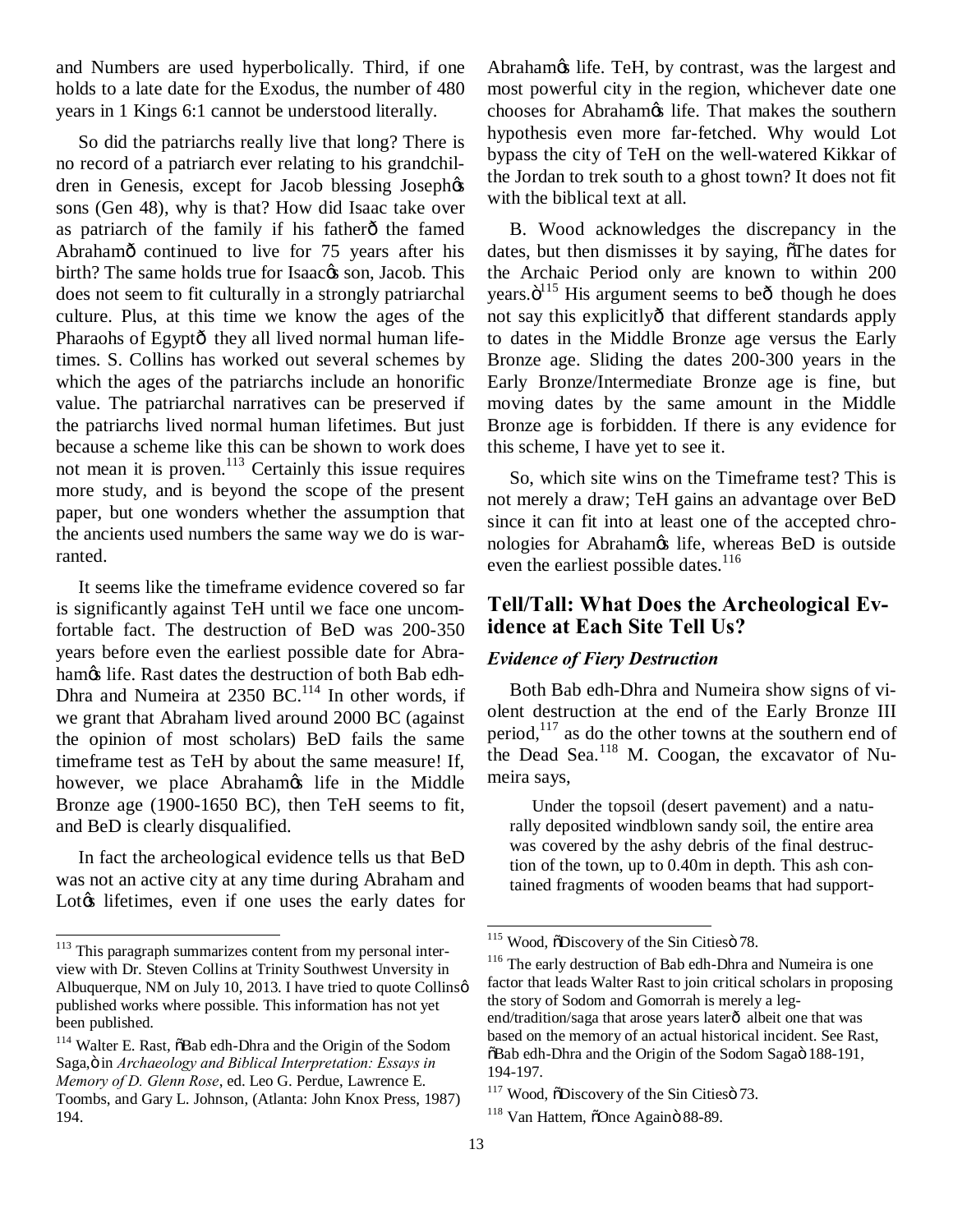ed the roofs of the dwellings and lay immediately over the latest occupational layer within each room, sealing the material beneath it. Not infrequently there was mudbrick detritus over the ash, which had resulted from the collapse of the mudbrick superstructures after the final conflagration.<sup>119</sup>

Rast and Schaub confirm the same ashy layer all over their excavations at Bab edh-Dhra. For example, concerning one area they write,  $\delta$ The previous work in Field XVI had uncovered a layer 0.35 m thick of soft ashy material with the character of a midden (Locus 8) that contained a large quantity of well-made EB IV pottery, including many four-spouted lamps. $\ddot{o}^{120}$  The evidence does seem to suggest that these two cities, and the other cities nearby, were indeed destroyed by a fiery conflagration at the same time. $121$  But what caused this catastrophic event?

The evidence at Numeira suggests that the town was abandoned by the majority of its citizens just before its destruction.<sup>122</sup> Based on this, Coogan speculates that an earthquake, followed by fires, and a shift in the course of the nearby stream, may have led to the final destruction of the town.<sup>123</sup> Wood makes much of this earthquake theory, proposing that the earthquake forced combustible materials such as bitumen, petroleum, natural gas and sulfur from the ground, which were then ignited by surface fires or lightning.<sup>124</sup> If this had occurred, Wood says,  $\ddot{o}$ it would indeed result in a holocaust such as described in Genesis  $19.6^{125}$ 

So, does this evidence of a fiery conflagration that destroyed these cities signal that we have found Sodom and Gomorrah as Wood suggests? Not so fast there are several problems that prevent us leaping to this conclusion.

The first significant problem is that the excavators do not agree with Wood& theory. At no point does Coogan propose anything about combustible materials being forced from the ground and ignited. But more tellingly, Schaub and Rast believe Bab edh-Dhra was destroyed by a human assault, not an earthquake or a spontaneous ignition. Evidence for human attack includes, õat least three crania from Tomb G1 that exhibited wounds inflicted by a stone or metal weapon. $\ddot{o}^{126}$  Wood does acknowledge this discrepancy, but then dismisses it. $127$  He mentions that the burning of burial houses (charnel houses) is unprecedented in a military attack.<sup>128</sup> But there could be several possible reasons why these houses were burned.<sup>129</sup>

Second, what is truly unprecedented is the destruction of a city by a leakage of natural gas, petroleum, and bitumen. We are familiar with natural gas; perhaps we have even noticed that telltale smell indicating a leak.<sup>130</sup> Natural gas is explosive, and we have seen stories of natural gas explosions in our day. These explosions can be large enough to destroy a house, but not a city. We are also familiar with petroleum (gasoline), and other oil-based products such as bitumen. These products are flammable, but they are not explosive.<sup>131</sup> The amount needed to destroy an entire city, never mind a large geographical area of several cities has never been documented.<sup>132</sup> Our military does not fill up bombs with gasoline or natural gas; they would not be powerful enough to cause any damage. The only petroleum  $\delta$ bombö is a Molotov Cocktail! Add to that the fact that no rich deposits of

<sup>&</sup>lt;sup>119</sup> Michael D. Coogan, õNumeira 1981,ö Bulletin of the Ameri*can Schools of Oriental Research* 255, (Summer 1984) 76.

 $120$  R. Thomas Schaub and Walter E. Rast,  $\tilde{O}$ Preliminary Report of the 1981 Expedition to the Dead Sea Plain, Jordan, ö Bulletin *of the American Schools of Oriental Research* 254, (Spring 1984) 55.

<sup>&</sup>lt;sup>121</sup> Walter E. Rast and R. Thomas Schaub,  $\tilde{O}$ Preliminary Report of the 1979 Expedition to the Dead Sea Plain, Jordan, ö Bulletin *of the American Schools of Oriental Research* 240, (Fall 1980) 46-47.

 $122$  Coogan,  $\delta$ Numeira 1981 $\ddot{o}$  80-81.

<sup>123</sup> Ibid., 81.

 $124$  Wood,  $\delta$ Discovery of the Sin Cities  $\delta$  75.

 $125$  Ibid.

<sup>&</sup>lt;sup>126</sup> Schaub and Rast,  $\tilde{0}1981$  Expedition 39.

 $127$  Wood,  $\delta$ Discovery of the Sin Cities  $\delta$  76.

 $128$  Ibid.

<sup>129</sup> Collins and Scott, *Discovering the City of Sodom*, 151-52.

<sup>&</sup>lt;sup>130</sup> That odor is added to our natural gas so we can detect a leak. Natural gas by itself is odorless.

<sup>&</sup>lt;sup>131</sup> Of course a measured amount of the correct distillate of gasoline, when mixed with the right amount of oxygen in the combustion chamber of your carcs engine does explode. But by itself in the atmosphere, it is not explosive. One of the reasons we use gasoline in our cars, is that it can be stored safely in a gas tank. In its natural state it is relatively stable, as are other oil products that we use in our cars, and on our roads.

<sup>132</sup> Ibid., 150-51.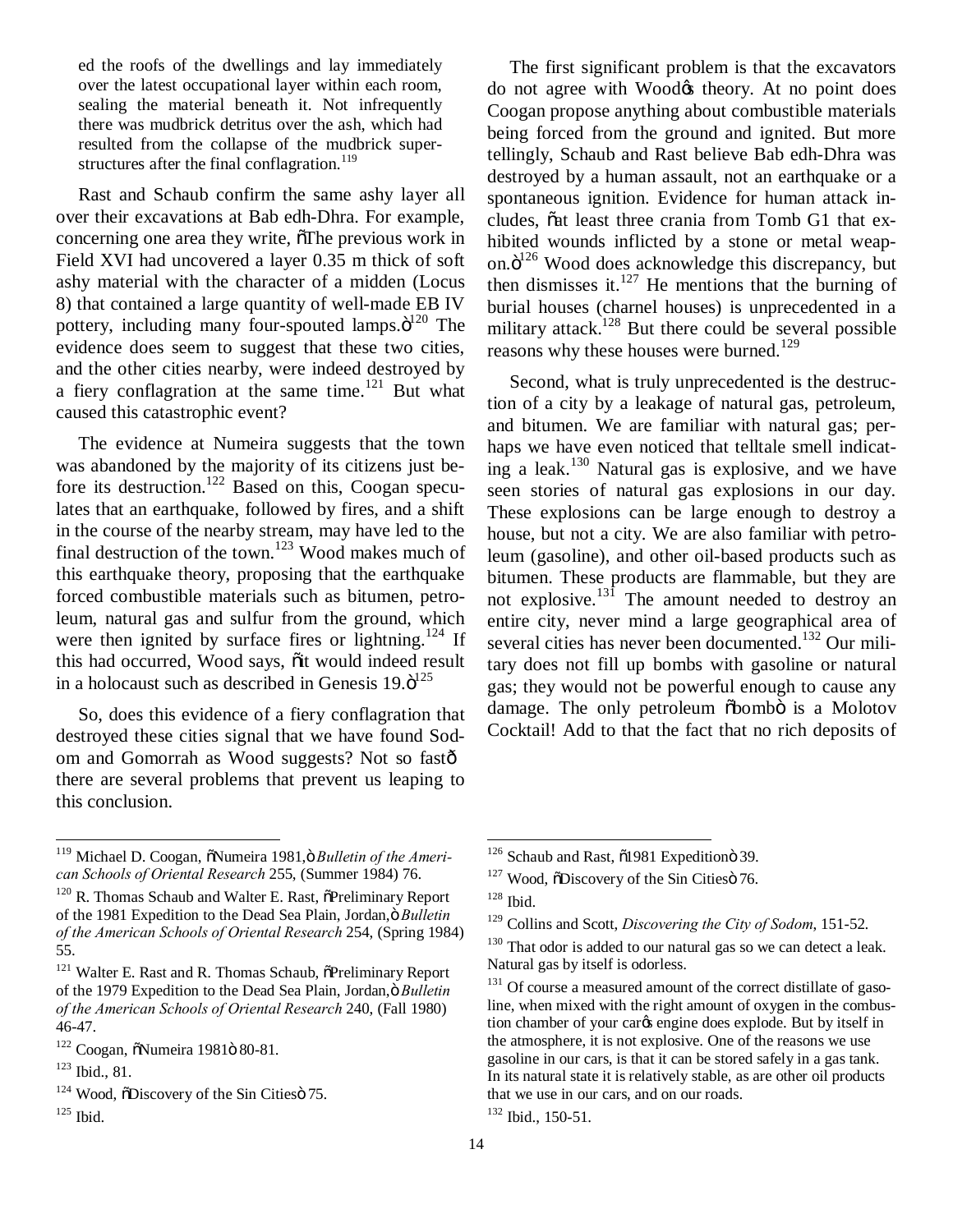oil or petroleum or natural gas in the area south east of the Dead Sea have ever been found.<sup>133</sup>

Third, the fact that Numeira was abandoned by most of its occupants before its destruction does not fit with the biblical text at all. In Genesis 19, only Lot and his family are able to flee from Sodom. In fact Numeira is a terrible fit for biblical Gomorrah on other counts. It was much smaller than even BeD, which was  $10-12$  acres<sup>134</sup> (by contrast, TeH is a huge site at 90-100 acres).<sup>135</sup> Numeira is not particularly close to BeD. It sits 13-15 kilometers away, about 8-9 miles. Furthermore, it existed as a town for a mere 100-150 years.<sup>136</sup>

Lastly, Tall el-Hammam has a thicker destruction layer over a much greater area than both Bab edh-Dhra and Numeira combined. It is TeH that has destruction that cannot be explained as a human attack, $137$  not the other sites. The evidence unearthed at TeH displays an incredibly consistent  $\tilde{o}$ Late Bronze Age gap. $\ddot{o}$  The pottery and other artifacts show constant occupation through the Middle Bronze age, then complete abandonment of the entire area for 600-700 years, until Iron Age II.<sup>138</sup> So if the evidence of a fiery destruction is the best archaeological evidence for BeD being Sodom, then the debate is already lost.

#### *Sodom's City Gate*

By contrast, there is much archeological evidence linking TeH to Sodom. Due to space constraints, one example will have to suffice. Genesis clearly says Lot was  $\tilde{\text{ositting}}$  in the gate of Sodomö (Gen 19:1), which indicates the city was fortified with a wall. In 2012, the excavators at TeH found õone of the most impressive gate systems ever unearthed in the southern Levant. $\ddot{o}^{139}$  This gate complex is approximately 140 feet in width, and is connected with a large exterior gate plaza for the commercial activity of such a large city.<sup>140</sup> BeD also had a gate connected to a plaza area. However, as Schaub writes,  $\tilde{\text{oduring}}$  the Early Bronze Age III  $[2700 6 2200 BC]$ , the gateway was blocked with a secondary wall made up of smaller stones. $\ddot{o}^{141}$ Again, this would seem to disqualify BeD as the site for Sodomô how could Lot sit in a gate that had been blocked up for hundreds of years before he could possibly have arrived there?

Clearly TeH has strong archeological evidence linking it to biblical Sodom, whereas the evidence at BeD is either inconclusive, or disqualifies the site. Thus TeH has the advantage in the Tall/Tell category.

#### **Conclusion**

When Bab edh-Dhra and Numeira were proposed as locations for Sodom and Gomorrah there were no other acceptable options. In 1924, when the renowned archaeologist W. F. Albright advocated the southern end of the Dead Sea as the best option to locate the Cities of the Plain, that seemed the most likely area to search for them. Since Bab edh-Dhra and Numeira are the only cities of any size in this region, their identification is understandable. Add to that the fact that they were destroyed by fire, within a few hundred years of an early date for Abrahamos life, and one has the makings of a match. However, it is instructive to note that even before Tall el-Hammam was discovered, these sites had not gained consensus among biblical scholars. For many archaeologists Bab edh-Dhra and Numeira are too small, not in the right geographical area, and were not destroyed in the appropriate time frame to be considered as Sodom and Gomorrah.

However, if a northern location for Sodom is not ruled out *a priori*, then we have a much more likely candidate for Sodom at Tall el-Hammam. It is instructive to note that even among those who disagree with Collinsø identification of TeH with Sodom not everyone is convinced BeD is Sodom.<sup>142</sup>

<sup>&</sup>lt;sup>133</sup> Ibid. Billington, õTall el-Hammam Is Not Sodomö 12, claims Israeli oil drillers found oil sand at the southern end of the Dead Sea 40 years ago, but he gives no substantiation for this claim.

<sup>&</sup>lt;sup>134</sup> Collins, õTall el-Hammam IS Sodomö 4.

 $135$  Collins,  $\delta$ Where is Sodom? $\ddot{o}$ , 37.

<sup>&</sup>lt;sup>136</sup> Rast and Schaub,  $\delta$ Expedition to the Southeastern Dead Seaö 16. Collins, õTall el-Hammam IS Sodomö 4.

 $137$  Collins.  $\delta$ Where is Sodom? $\ddot{\sigma}$  41, 70. Collins,  $\delta$ Tall el-

Hammam IS Sodomö 4-5. Collins and Scott, *Discovering the City of Sodom*, 164-81.

<sup>&</sup>lt;sup>138</sup> Ibid., 164, 173-74.

<sup>&</sup>lt;sup>139</sup> Ibid., 168. Collins,  $\tilde{o}$ Tall el-Hammam IS Sodomö 9-10.

 <sup>140</sup> Collins and Scott, *Discovering the City of Sodom*, 168.

<sup>&</sup>lt;sup>141</sup> R. Thomas Schaub,  $\delta$ Bab edh-Dhra, $\ddot{o}$  in *The New Encyclopedia of Archaeological Excavations in the Holy Land*, ed. Ephraim Stern, (Jerusalem: Israel Exploration Society & Carta, 1993) 1:134.

 $142$  Billington,  $\delta$ Tall el-Hammam Is Not Sodomö 12.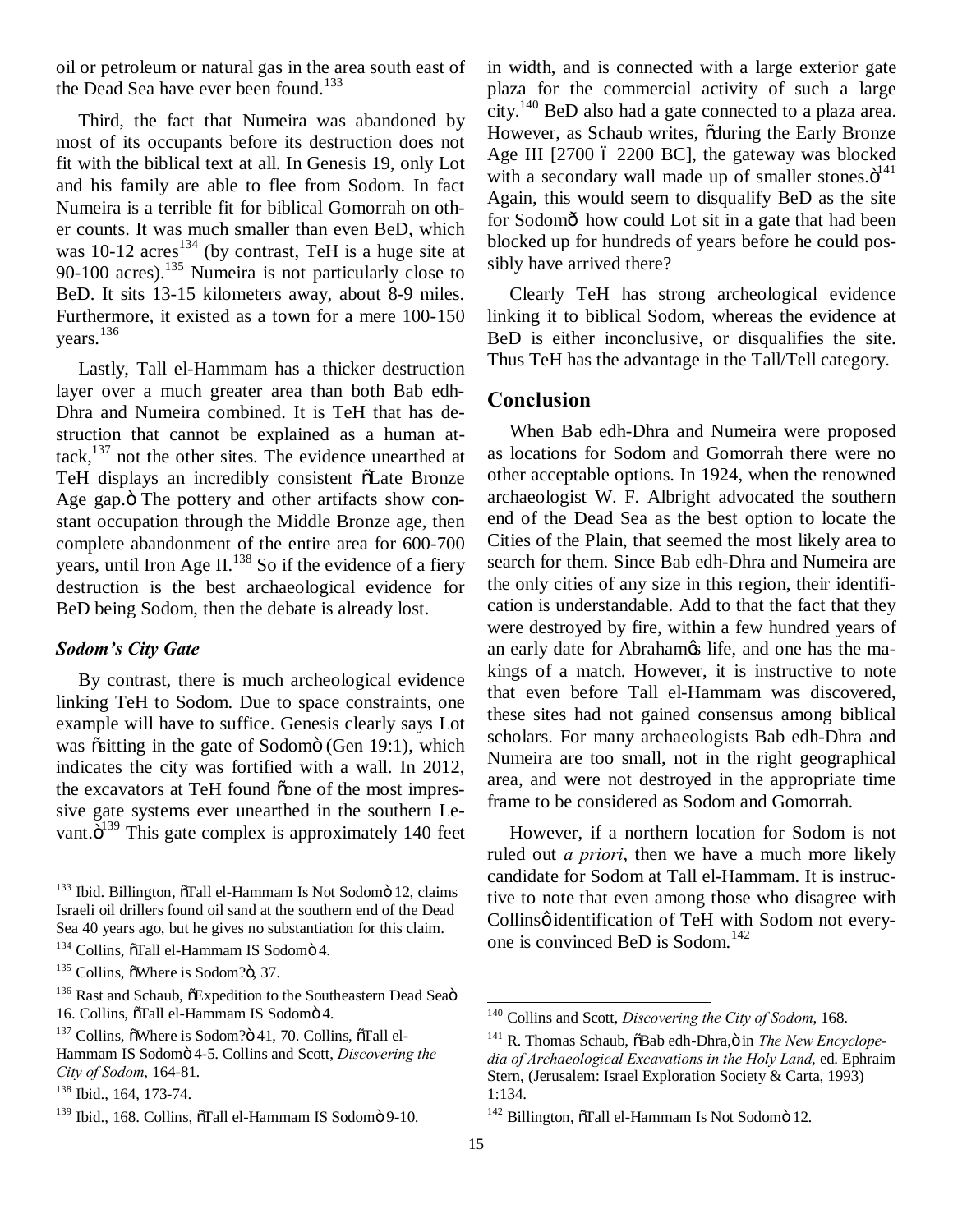As the evidence stands today, it appears that Tall el-Hammam is by far the most likely site for biblical Sodom. In the four categories in this paper, TeH clearly won the Text, and Tall/Tell challenges. And any advantage BeD may have gained in the Tradition category was balanced out with a win for TeH in the Timeframe test. Unless and until a more likely site for Sodom is discovered, the most likely site for biblical Sodom is TeH.

If TeH is Sodom, then it means we must reexamine our assumptions about how the ancients used numbers. The modernist interpretation of biblical numbers began with Bishop Ussher in 1650. That same method continues to be used by some scholars who assume that biblical numbers should be understood in the same way they would be if written today. By this calculation, the destruction of Sodom occurred in the  $21<sup>st</sup>$ century BC. But Tall el-Hammam was destroyed in the  $18<sup>th</sup>/17$ th century BC. So if TeH is Sodom, then we have misunderstood how the ancients used numbers. Specifically, three events need to be reexamined: the date of the Exodus, the length of the Israelite sojourn in Egypt, and the length of lifetimes for the patriarchs.

On the positive side, if TeH is Sodom not only does it confirm another biblical event, but also it opens up new vistas for biblical research into the times of the patriarchs. First, there are the discoveries made each season at the TeH dig site. But second, the insights we currently have, and will learn, about the Middle Bronze age can be applied to the patriarchal narrative. We will be able to know more about how Abraham, Isaac, Jacob and Joseph lived, and we will be able to understand and teach the biblical text with greater accuracy and authority.

#### **Bibliography**

- Albright, W. F. oThe Archaeological Results of an Expedition to Moab and the Dead Sea.<sub>Ö</sub> Bulletin of the American *Schools of Oriental Research* 14, (1924): 2-12.
- Allen, Ronald B. *Numbers*. The Expositor & Bible Commentary. Ed. Tremper Longman III, and David E. Garland. Rev. ed. Grand Rapids: Zondervan, 2012.
- Archer, Gleason L. Jr. õkikk r.ö In *Theological Wordbook of the Old Testament*. Ed. R. Laird Harris, Gleason L. Archer Jr., and Bruce K. Waltke, Chicago: Moody Press, 1980.
- Baney, Ralph E. *Search for Sodom and Gomorrah: A True Adventure in the Dead Sea*. Kansas City, MO: CAM Press, 1962.
- Billington, Clyde E.  $\tilde{o}$ Tall el-Hammam Is Not Sodom. $\ddot{o}$  *Artifax* 27, no. 2 (2012): 12-14.
- Block, Daniel I. *Judges, Ruth: An Exegetical and Theological Exposition of Holy Scripture*. New American Commentary, Nashville: Broadman & Holman, 1999.
- Bolen, Todd. õExcavator Finds Evidence of Destruction at õSodomö.ö *BiblePlaces.com blog* (2011): http://blog.bibleplaces.com/2011/12/excavator-findsevidence-of-destruction.html (accessed July 18, 2013).
- $\tilde{o}$ Arguments Against Locating Sodom at Tall el-Hammam." *BiblePlaces.com blog* (2013): http://blog.bibleplaces.com/2013/02/arguments-againstlocating-sodom-at.html (accessed July 31, 2013).
- Byers, Gary. öTall el-Hammam 2008: A Personal Perspective.ö *Bible and Spade* 22, no. 1 (2009): http://www.biblearchaeology.org/post/2009/01/12/Tallel-Hammam-2008-A-Personal-Perspective.aspx (accessed July 31, 2013).
	- \_\_\_\_\_\_\_\_. "CSI Hammam: The Fifth Season of Investigating a Biblical City." *Bible and Spade* 23, no. 2 (2010): http://www.biblearchaeology.org/post/2010/04/14/CSI-Hammam-The-Fifth-Season-of-Investigating-a-Biblical-City.aspx (accessed July 31, 2013).
- Clapp, Frederick G. oThe Site of Sodom and Gomorrah. Ö Ameri*can Journal of Archaeology* 15, no. 1 (1936): 323-44.
- Collins, Steven.  $\delta$ Rethinking the Location of Zoar: An Exercise in Biblical Geography.<sub>Ö</sub> Biblical Research Bulletin 6, no. 3 (2006)
- \_\_\_\_\_\_\_\_. *The Search for Sodom and Gomorrah*. Albuquerque: Trinity Southwest University Press, 2006.
	- \_\_\_\_\_\_\_\_. "A Response to Bryant G. Wood's Critique of Collinsø Northern Sodom Theory.ö Biblical Research Bulle*tin* 7, no. 7 (2007): 1-36.
- $\tilde{\text{o}}$ Where is Sodom? The Case for Tall el-Hammam. $\ddot{\text{o}}$ *Biblical Archaeology Review* 39, no. 2 (2013): 32-41, 70.
- \_\_\_\_\_\_\_\_. "Sodom: The Discovery of a Lost City." *Bible and Spade* 20, no. 3 (2007): 70-77.
- \_\_\_\_\_\_\_\_. "Tall el-Hammam IS Sodom: Billington's Heshbon Identification Suffers from Numerous Fatal Flaws.  $\ddot{o}$  Ar*tifax* 27, no. 3 (2012)
- Collins, Steven, and Latayne C. Scott. *Discovering the City of Sodom: The Fascinating, True Account of the Discovery of the Old Testament's Most Infamous City*. New York: Howard Books, 2013.
- Coogan, Michael D.  $\tilde{o}$ Numeira 1981. $\tilde{o}$  Bulletin of the American *Schools of Oriental Research* 255, (1984): 75-81.
- Enns, Peter. *Exodus*. NIV Application Commentary, ed. Terry Muck. Grand Rapids: Zondervan, 2000.